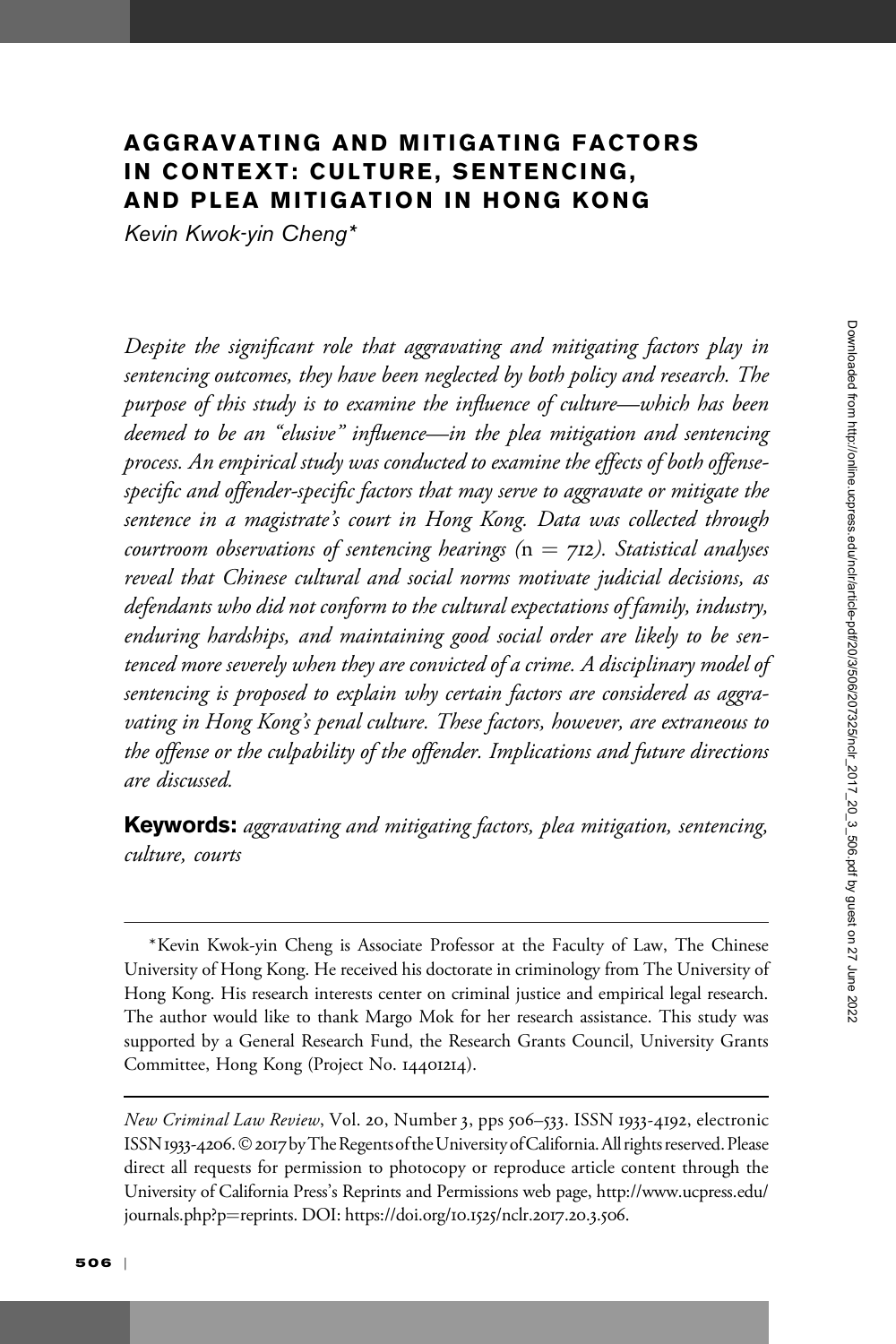### INTRODUCTION

Aggravating and mitigating factors are essential elements of judicial decision making and sentencing. It is often stressed that, if justice is to be done, sentences should be based not only on the criminal offense but on the offender as well. Courts must take into account a wider range of factors that may aggravate (i.e., enhance) or mitigate (i.e., reduce) the severity of the sentence. These include factors that point to the seriousness of the offense, the harm done, the offender's culpability, as well as the offender's background, such as criminal history, age, employment record, and family obligations. Remarkably, despite their significance in the sentencing process, these factors have been neglected by policy makers and researchers (Jacobson & Hough, 2007) and are an ''under-researched'' area of criminal sentencing (Roberts, 2011, p. 1).

At the same time, there is no definitive guidance on what constitutes an aggravating or mitigating factor, which has led to much variability and ambiguity across legal jurisdictions around the world (Ashworth, 2010; Jacobson & Hough, 2007; Roberts, 2011; Tata, 1997). In certain legal jurisdictions, such as Australia and Hong Kong, aggravating or mitigating factors are numerous and widespread, whereas in other jurisdictions, only a minimal number of factors are able to aggravate or mitigate a sentence (Bagaric, 2014). Sentencing guidelines and the common law provide a wide range of factors that the courts should take into account when sentencing, but rarely give any instructions on how they are to be weighted and how they relate to broader sentencing principles (Roberts, 2011). Hence, such ambiguity creates a void that other influences can fill.

The purpose of this study is to examine the influence of culture, which has been deemed "elusive" (Manson, 2011, p. 42), in the sentencing process. Garland (1990, p. 195) provides a broad definition of culture that refers to ''conceptions and values, categories and distinctions, frameworks of ideas and systems of belief, which human beings use to construe their world and render it orderly and meaningful.'' More specifically on the subject of aggravating and mitigating factors, culture informs about the values of a particular society and underscores those factors that render the sympathy and censure of the courts (Manson, 2011). Garland (1990, p. 195) acutely points out:

These cultural patterns structure the ways in which we think about criminals, providing the intellectual frameworks (whether scientific or religious or commonsensical), through which we see these individuals, understand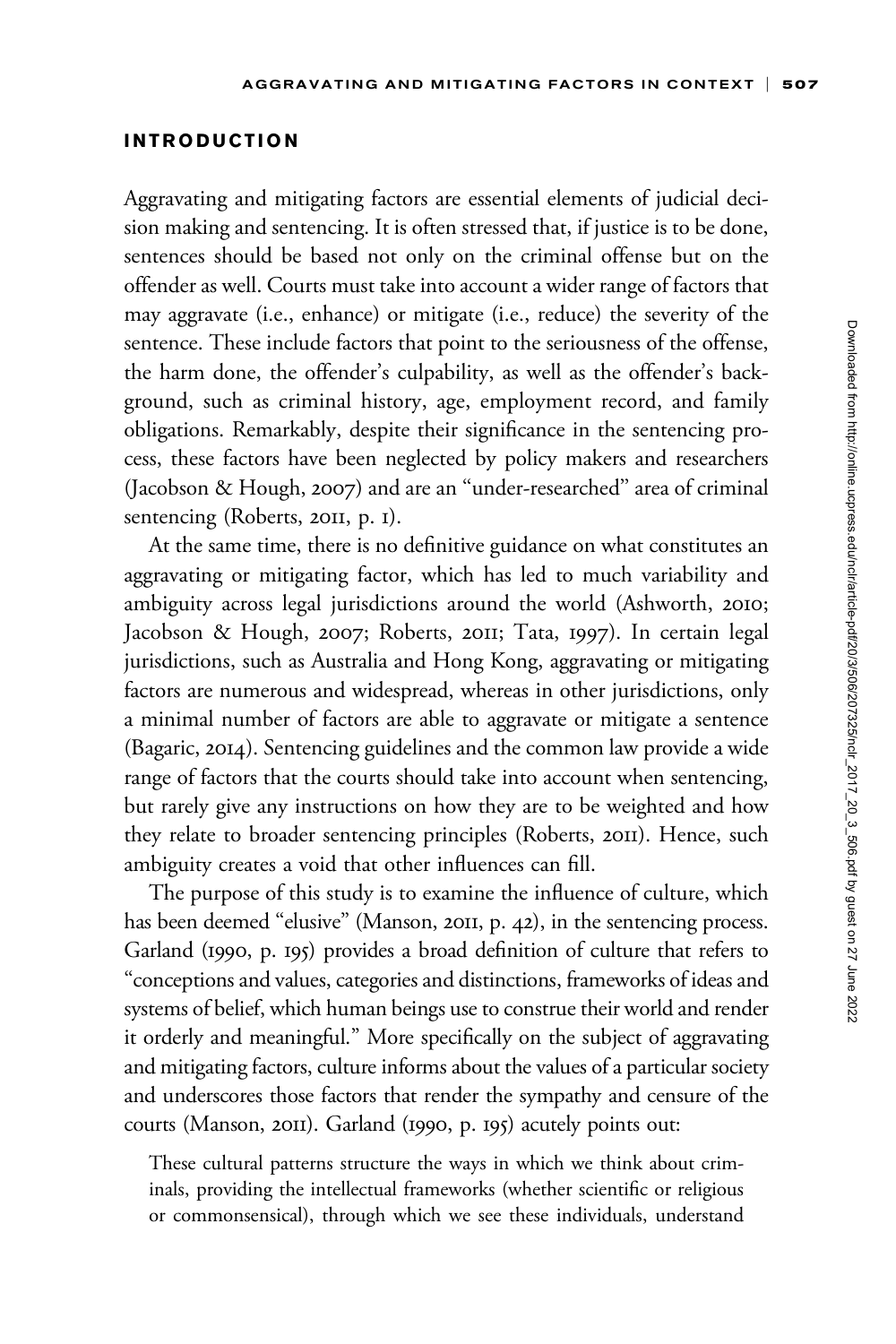their motivations, and dispose of them as cases. Cultural patterns also structure the ways in which we feel about offenders ... The intensity of punishments, the means which are used to inflict pain, and the forms of suffering which are allowed in penal institutions are determined not just by considerations of expediency but also by reference to current mores and sensibilities.

The present article reports on an empirical study that examined the influence of aggravating and mitigating factors on sentencing outcomes in a magistrate's court in Hong Kong. Quantitative data was collected through courtroom observations of the sentencing process of a sample of defendants. Statistical analyses reveal that culture plays a defining role in sentencing. Hong Kong provides a novel context in which to explore this, because aggravating and mitigating factors are drawn from parameters set out in its common law, much of which is derived from its British colonial legacy. But at the same time, Chinese cultural influences and social norms motivate judicial decision making (Cheng, 2015). A disciplinary model of sentencing will be proposed to provide meaning as to why certain factors are considered as aggravating in Hong Kong's penal culture. It will be argued that certain defendants possess characteristics that fall outside of the region's cultural expectations, and that they are therefore sentenced more harshly when they are convicted of a crime. This study adds to the limited literature on aggravating and mitigating factors, especially in jurisdictions outside the Western context, and sheds light on the scarcely examined influence of culture on sentencing outcomes.

# I. AMBIGUITY OF AGGRAVATING AND MITIGATING FACTORS

It is often a matter of intuition as to whether a particular factor is deemed to be aggravating or mitigating. It appears that, in the daily operations of the criminal process, members of the legal profession have some preconceived ideas about which factors result in a more severe or a more lenient sentence, and base their sentencing judgments upon these (Roberts, 2011). Indeed, sentencing is seen as a craft (Tata, 2007). However, a closer examination reveals that aggravating and mitigating factors cannot be taken for granted. Despite the attempts by many jurisdictions to codify aggravating and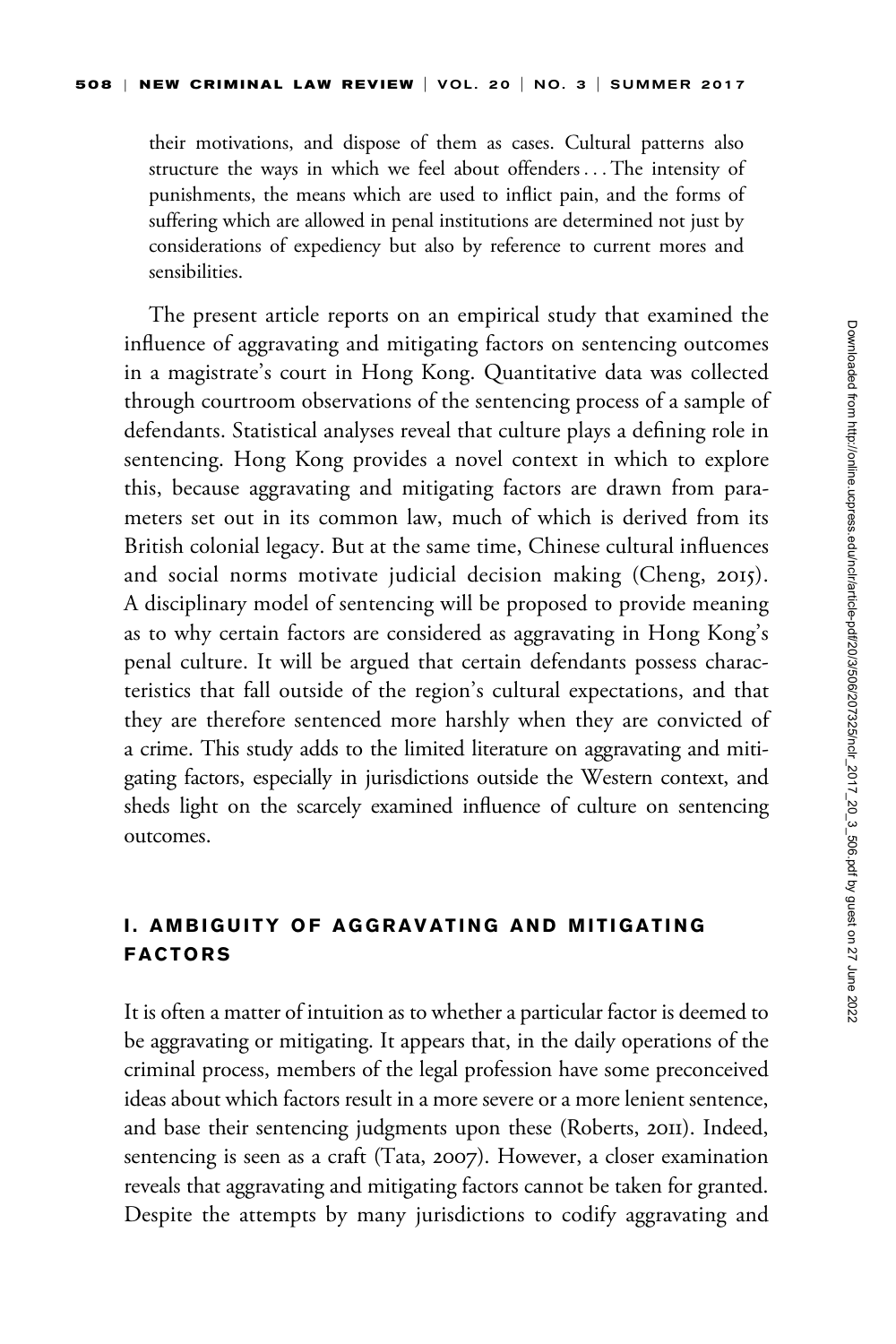mitigating factors in sentencing guidelines—and despite the abundance of court cases that serve as precedents—ambiguities are commonplace.

Although it is beyond the scope of this article to examine the sentencing regimes of every legal jurisdiction, a brief survey of selected jurisdictions reveals the uncertainties that current guidelines on aggravating and mitigating factors pose for those who pass sentence. For instance, since 1998, the Sentencing Council for England and Wales (previously, the Sentencing Guidelines Council) has created definitive sentencing guidelines for most common offenses. Offenses are typically divided into three or four categories, based on their seriousness, with each category relating to a range of potential sentences. Aggravating factors can be used by the court to determine the level of seriousness of a particular offense; for example, in the guidelines on assault against the person, the court must consider the degree of harm and culpability by consulting a non-exhaustive list of aggravating and mitigating factors, such as the degree of injury, whether the victim was a member of a vulnerable group, and whether the offense was premeditated. In placing the offense in the appropriate category, the court must then take into account other factors, such as previous convictions (Sentencing Council, 2011).

The principal reference to aggravating and mitigating factors in England is found in the guideline publication titled Overarching Principles: Seriousness. In it, a non-exhaustive list of thirty-one factors is outlined to indicate a higher level of culpability and harm, which is generally applicable to all offenses. On the other hand, only four mitigating factors are listed to indicate a low level of culpability; these are (i) a greater degree of provocation than usual, (ii) mental illness or disability, (iii) youth or age, and (iv) the offender playing a minor role in the offense (Sentencing Guidelines Council, 2004, pp. 6–7). Although the guidelines provide lists of factors that the court must take into account, they do little to explicate the weight placed on each factor and how they are to affect the sentence (Ashworth, 2011). Also, these factors remain open-ended, as  $\S$  166(1) of the Criminal Justice Act, 2003, tells the court to take into consideration any matters that are, in their opinion, ''relevant in mitigation of sentence.''

Similar problems can be found in other comparable jurisdictions. In New Zealand, the Sentencing Act, 2002, codifies for the first time a list of aggravating and mitigating factors in that jurisdiction. The Act lists twelve generic aggravating factors and seven mitigating factors; however, there is no prioritization or weighting of each factor, and there is no guidance on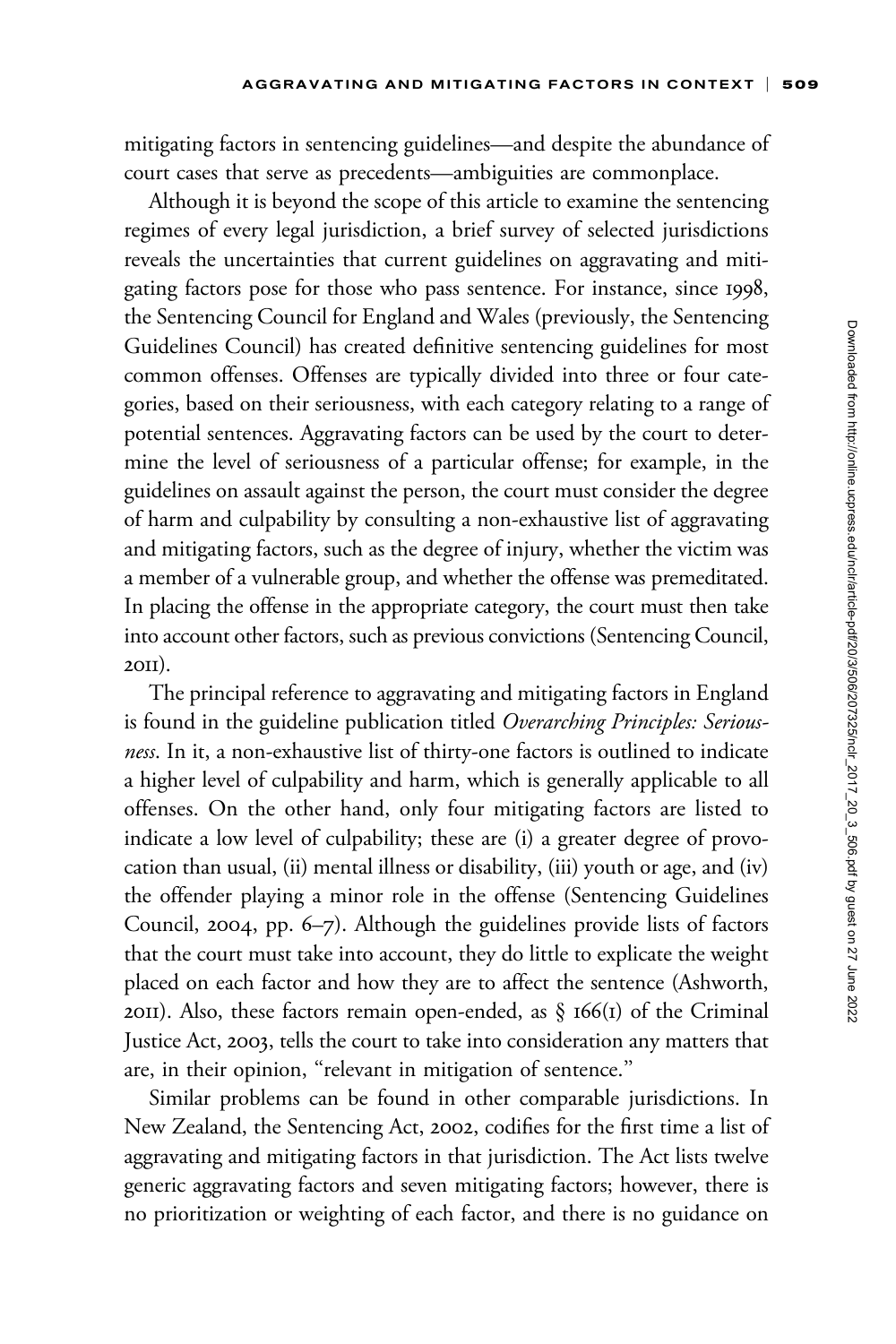how various factors apply to different offenses, or why a factor is justified in aggravating or mitigating a sentence. As a result, the weighing of these factors remains a matter of judicial discretion (Young & King, 2011). Section 181(2) of the Canadian Criminal Code specifies only five aggravating factors. It is noteworthy that no mitigating factors are listed under this statute; this is consistent with a general trend across jurisdictions to put more stress on aggravating factors than on mitigating considerations (Roberts, 2008).

In Australia, far more emphasis is placed on individualized sentencing than on consistent guidelines (Krasnostein & Freiberg, 2013). Bargaric (2014, p. 1162) even claims that ''[w]ith only a hint of exaggeration, in Australia nearly every consideration potentially aggravates or mitigates.'' This expansive approach to sentencing is justified on the basis of a need for judicial discretion to tailor sentences to the unique character of each case and the varying circumstances of each offense and offender (Krasnostein & Freiberg, 2013, p. 267).

At the other end of the spectrum, the United States may be considered as one of the most restrictive jurisdictions in terms of allowing for aggravating and mitigating factors to influence sentences. Across different states and at the federal level, there are formal sentencing guidelines; for example, under the federal guidelines, there is a two-dimensional grid founded on the seriousness of the offense and the criminal history of the offender. The grid comprises 256 cells that define six-month sentencing ranges (Berry III, 2011). Sentences are added up, based on aggravating factors and previous convictions. If the court wants to depart from the sentencing ranges, it must give reasons (Bargaric, 2014). But in the 2005 case of United States v. Booker, the U.S. Supreme Court ruled that the guidelines were unconstitutional. Instead of being mandatory, the guidelines are now deemed to be advisory. Sentencing judges can take into account a variety of factors including extra-legal factors—when imposing punishment (Robinson, Jackowitz, & Bartels, 2012). Moreover, sentencing judges must consider all relevant mitigating factors and are permitted to ignore past contradictory policy statements (Baron-Evans & Coffin, 2010). In sum, Roberts (2008, p. 264) notes that ''[g]uideline schemes around the world generally adopt a *laissez-faire* approach to the use of sentencing factors."

The other source of aggravating and mitigating factors is appellate court cases. Appellate courts in various common law jurisdictions lay down precedents governing the factors that subsequent cases ought to consider;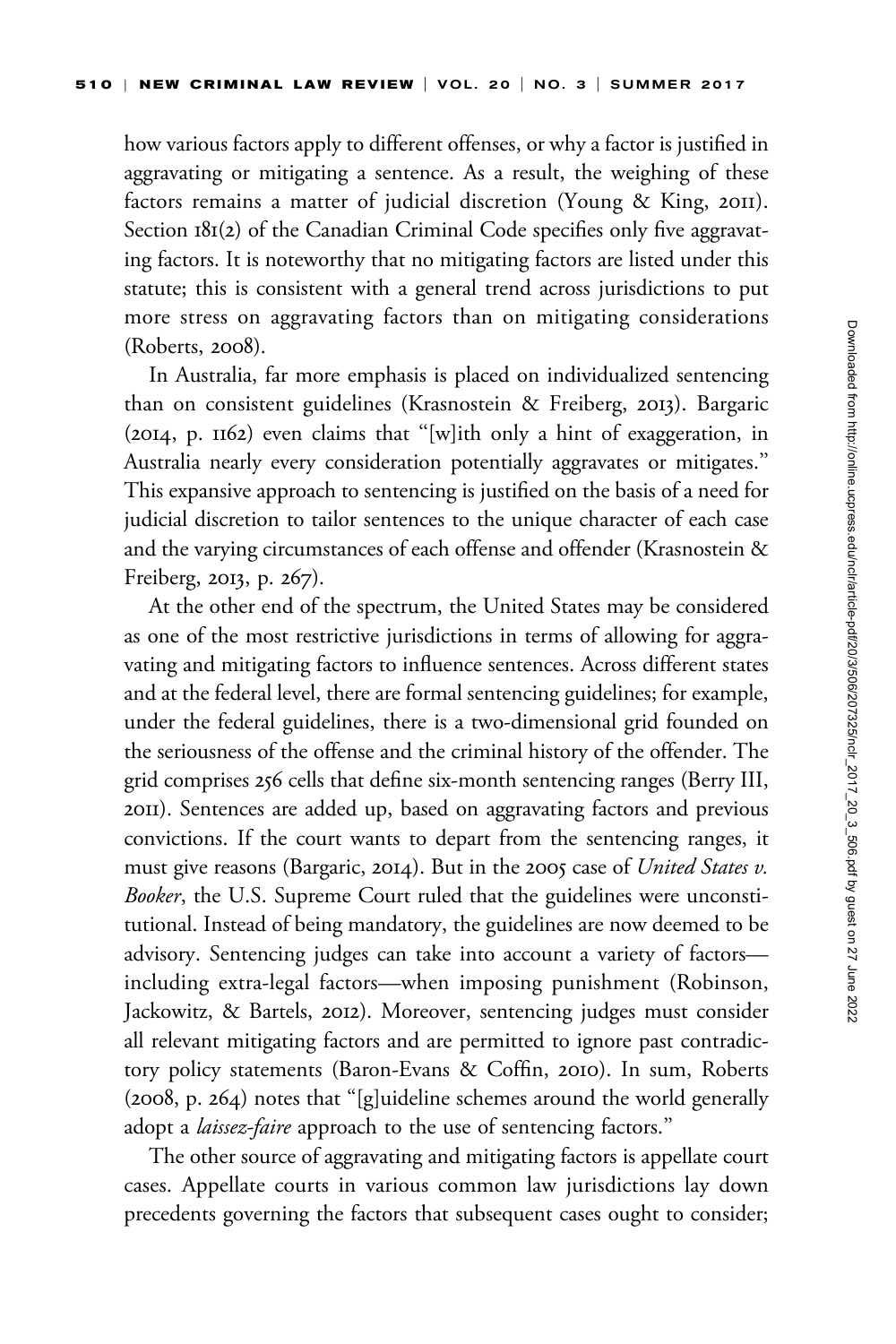however, there are many inconsistencies in case law, as Walker (1999, p. 230) observed in writing about the English courts: ''[there are a] number of reasoned decisions by the Court of Appeal which are difficult, if not impossible, to reconcile with each other.'' Also it is often the case that a particular factor has been considered by the courts to be both mitigating and aggravating. A prime example is intoxication, which has been interpreted as both: on the one hand, the courts have stated that drunkenness cannot be tolerated, especially if an offense was committed to support an alcoholic addiction; on the other, intoxication has been deemed to diminish the offender's personal responsibility and has thus led to a reduced sentence (Padfield, 2011).

### II. SIGNIFICANCE OF OFFENDER-RELATED FACTORS

To date, only a handful of empirical studies have examined the impact of aggravating and mitigating factors on sentencing. These studies demonstrate that offender-related factors are significant in affecting sentencing decisions, but the scope of what is taken by the courts to be aggravating or mitigating factors can be wide-ranging. An earlier study by Shapland (1981, p. 74), who analyzed 126 sentencing hearings in the English magistrates' courts and Crown Court, notes that many accounts in sentencing hearings are comparable to everyday justifications and excuses; but there are disagreements between what clients want their legal representatives to put forth as mitigating factors and what lawyers believe that the court would accept as a realistic mitigating factor. Lawyers noted that they must be realistic and flexible when dealing with individual judges and magistrates, as they perceived differences of approach to sentencing between the two levels of court, trial and appellate, as well as between individual judges (Shapland, 1981, p. 81).

Jacobson and Hough's (2007) English Crown Courts study is another that closely examined the role of aggravating and mitigating factors in the sentencing process. The authors observed the sentencing hearings of 162 sentencing decisions and conducted interviews with forty judges. The authors found that both offense-related and offender-related factors were frequently raised during sentencing hearings; but it was offender-related factors that usually played the most significant role in reducing the severity of a sentence. In the observed hearings, the judges repeatedly mentioned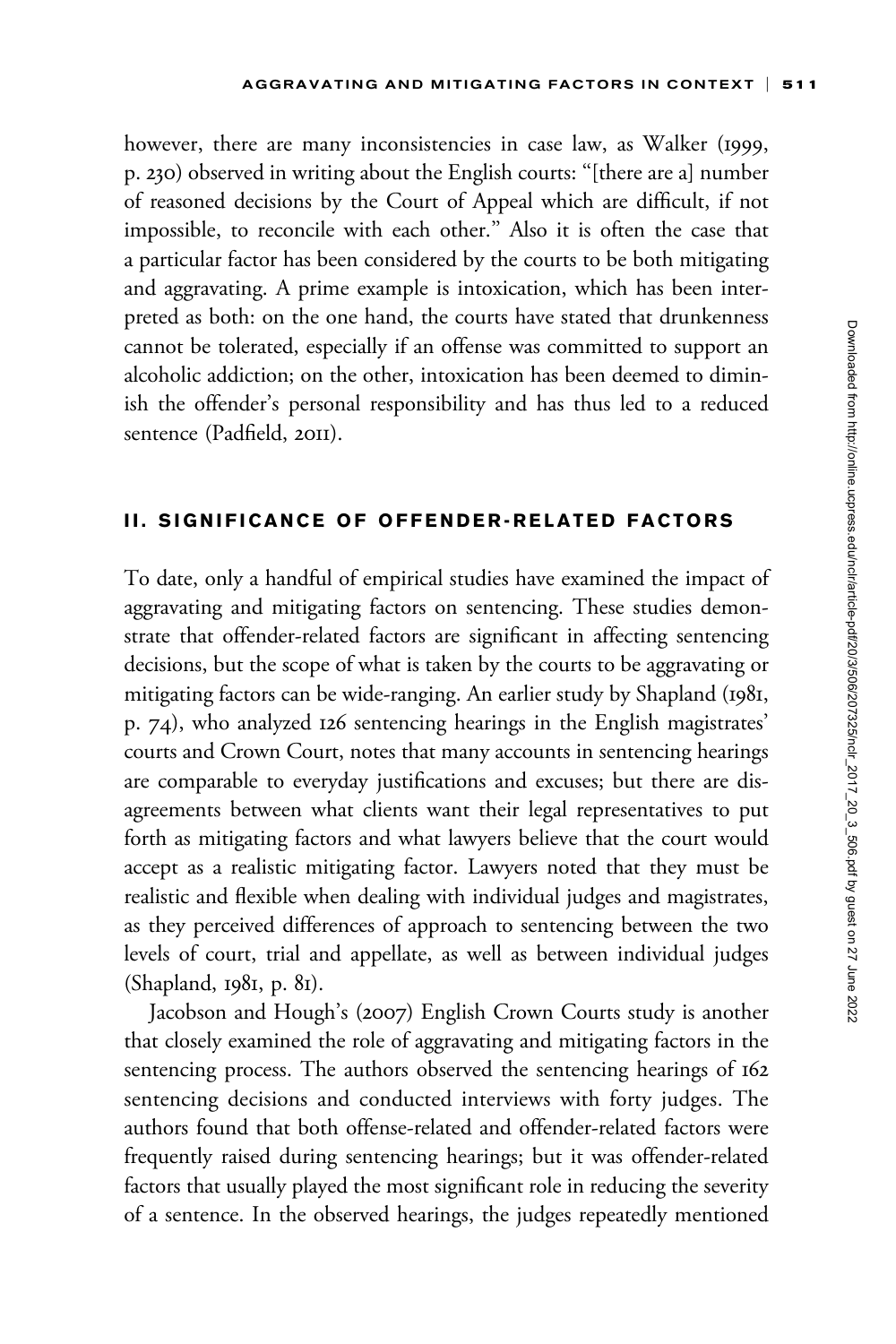offender-related factors as key in imposing a non-custodial sentence as opposed to a custodial one. This is consistent with previous findings where, in determining a custodial or non-custodial sentence for ''cusp cases,'' those that could be sentenced either way, the influence of offender characteristics or circumstances served to pull an offender away from a custodial sentence (Hough, Jacobson, & Miller, 2003, pp. 37–38).

In the interviews, however, judges were found to be reluctant to generalize about which factors influenced their sentencing decisions. They revealed that they had not contemplated the significance of aggravating or mitigating factors in terms of sentencing principles. They countered by answering that sentences ought to be dealt with on a case-by-case basis, and that ''it depends'' and ''each case is different'' (Jacobson & Hough, 2007, p. 14). Similar findings were highlighted by Flood-Page and Mackie's (1998, p. 54) earlier study on sentencing in the magistrates' courts and Crown Court in England. In this study it was revealed that, when deciding on a specific sentence, such as either a conditional discharge or a fine, judges considered the circumstances of an offense and the offender and made "intuitive" sentencing decisions.

The ambiguity of what constitutes an aggravating or mitigating factor and the weight that judges attach to them undermines traditional sentencing principles. In particular, factors that are not related to the offense are inconsistent with proportionality theory, as these factors may result in an actual sentence that is outside the sentencing range that is proportional to the seriousness of the offense committed (Ashworth, 2010).

### III. SENTENCING LAW IN HONG KONG

In assessing aggravating and mitigating factors and sentencing decisions, the Hong Kong courts rely on guidance set out in case law. Unlike England and Wales, there are no sentencing councils and hence no definitive sentencing guidelines in Hong Kong. Cases are at times set out by the appellate court, known as tariff cases, to provide base sentences and guidance for subsequent courts to refer to, often in the form of a range of sentences for particular categories of offenses. Although Hong Kong's sovereignty was restored to the People's Republic of China in 1997, its pre-existing legal system remains intact under the ''one country, two systems'' framework. Article 8 of the Basic Law, Hong Kong's mini-constitution, guarantees that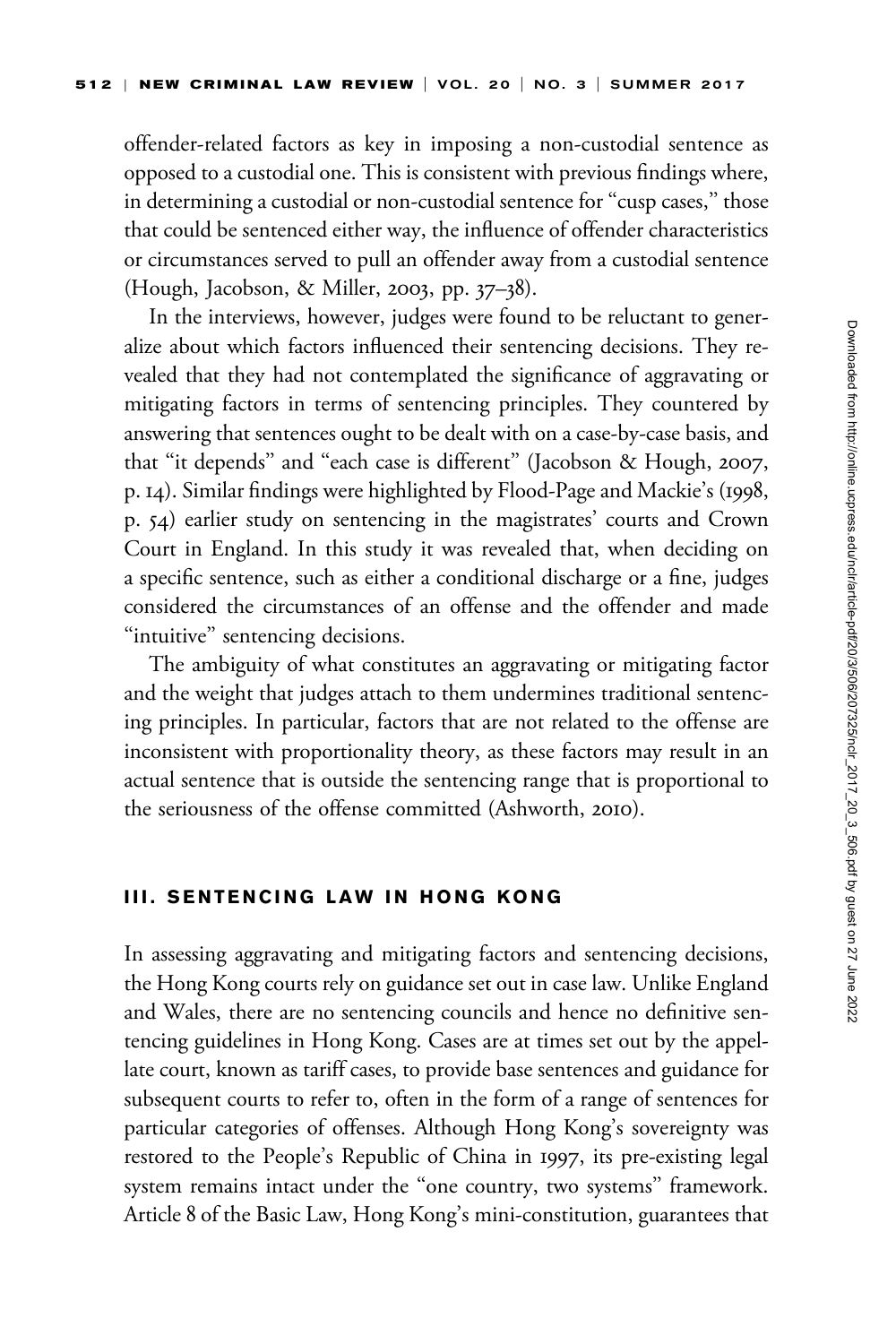''[t]he laws previously in force in Hong Kong—that is the common law, rules of equity, ordinances, subordinate legislation and customary law shall be maintained. ... ''

English law, including statutory law and case law, was quickly applied in the newly created colony of Hong Kong when it became a British colony in 1841. Through the enactment of the Supreme Court Ordinances in 1844 and 1873, English law applied to both expatriates and the local population of the colony. This was later reinforced in the Application of English Law Ordinance in 1966, which set out the English laws applicable to Hong Kong. Although the Hong Kong legislature could modify the English laws if they were not deemed applicable to the local circumstances, most legislation in Hong Kong was modelled after its English statue counterpart. As a result, as Lo and Chui (2012, p. 8) note, ''Much of that English law transplanted to Hong Kong still applies today in Hong Kong or at least formed the origins of the present law in Hong Kong.''

In terms of the common law, as a British colony, decisions made by the Privy Council of the United Kingdom on Hong Kong appeal cases were binding on Hong Kong courts under the doctrine of precedent. Even for non–Hong Kong appeal cases, decisions made by the Privy Council and by the House of Lords were often regarded as strong persuasive authorities whom the Hong Kong courts would have invariably followed, unless there were compelling reasons that made them inapplicable to the local circumstances (Lo & Chui, 2012). This means that precedents set down prior to 1997 continue to apply. Even since 1997, although Hong Kong has been free to develop its own common law, the decisions of the Privy Council, the House of Lords, the newly created Supreme Court of the United Kingdom, and the English Court of Appeal are still viewed as persuasive authorities and, without good reason to diverge, they would probably be followed by the Hong Kong courts (Lo & Chui, 2012). In terms of sentencing, then, Hong Kong courts have referred to the English common law for assistance (Cross & Cheung, 2015). The structure of the court system after the handover remained largely the same as during its colonial era, with the magistrates' courts as the lowest courts, followed by the District court (intermediate court) and the High Court. The main difference was the creation of the Court of Final Appeal in 1997.

The number of aggravating and mitigating factors is wide-ranging under the common law, and there is no definitive guidance on the weight each carries. Sentencing in Hong Kong (Cross & Cheung, 2015, p. 4)—widely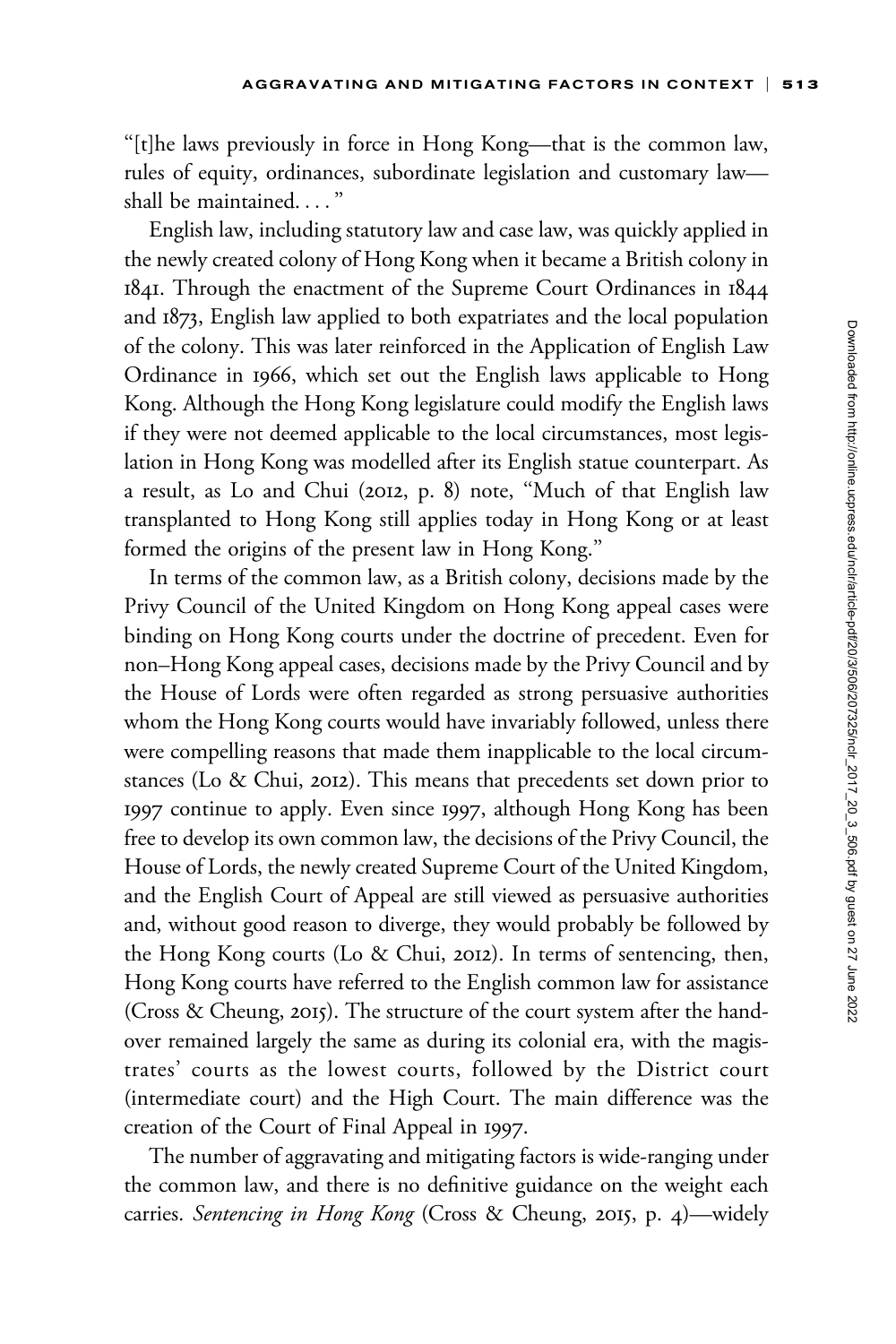considered as the authoritative text on aggravation and mitigation in Hong Kong—stresses, ''The factors which may aggravate the gravity of an offence are legion,'' and ''The impact of particular aggravating factors upon sentence is very much a matter within the discretion of the court.'' It also stresses, ''Sentencing is, ultimately, an art, and an assessment has to be made, not only of the offence, but also of the offender'' (Cross & Cheung, 2015, p. 338).

It is evident that the sentencing regime in Hong Kong encourages judicial discretion. This study argues that, although it may be tempting to dismiss sentencing in Hong Kong as dependent on the facts of each individual case and offender, culture plays a definitive role in shaping which factors are salient. Garland (1990, p. 210) observes:

... the agents who do most to transform cultural conceptions into penal actions, are, of course, the ''operatives'' of the penal system—the personnel who staff the courts ... these professionals always receive their education and carry their tasks within a broader cultural context ...

Since the 1997 handover, there have been a greater number of Hong Kong Chinese magistrates and judges staffing the Hong Kong judiciary, and increasingly, there is a shift toward the use of Chinese—oral Cantonese—in court proceedings. In fact, most criminal case proceedings in the magistrates' courts are conducted in Chinese (Department of Justice, 2011). The use of the local dialect has allowed for local values and norms to assert themselves in the courts where previously, given the dominance of English, court proceedings were deemed to be ''textbook-like'' (Ng, 2009, p. 94); indeed, with the use of Cantonese, magistrates are able to more openly express their own morality and even draw on traditional Chinese proverbs and teachings to chastise defendants (Cheng, 2015; Leung, 2012).

## IV. CULTURE AND SENTENCING: THE DISCIPLINARY MODEL

The role of culture in the exercise of judicial discretion, especially in postcolonial societies, has attracted the interest of law and society scholars. There has been increasing interest in how the courts in post-colonial contexts draw on traditional values and norms, and apply them in daily operations, as well as how such values and norms intersect with the formal law of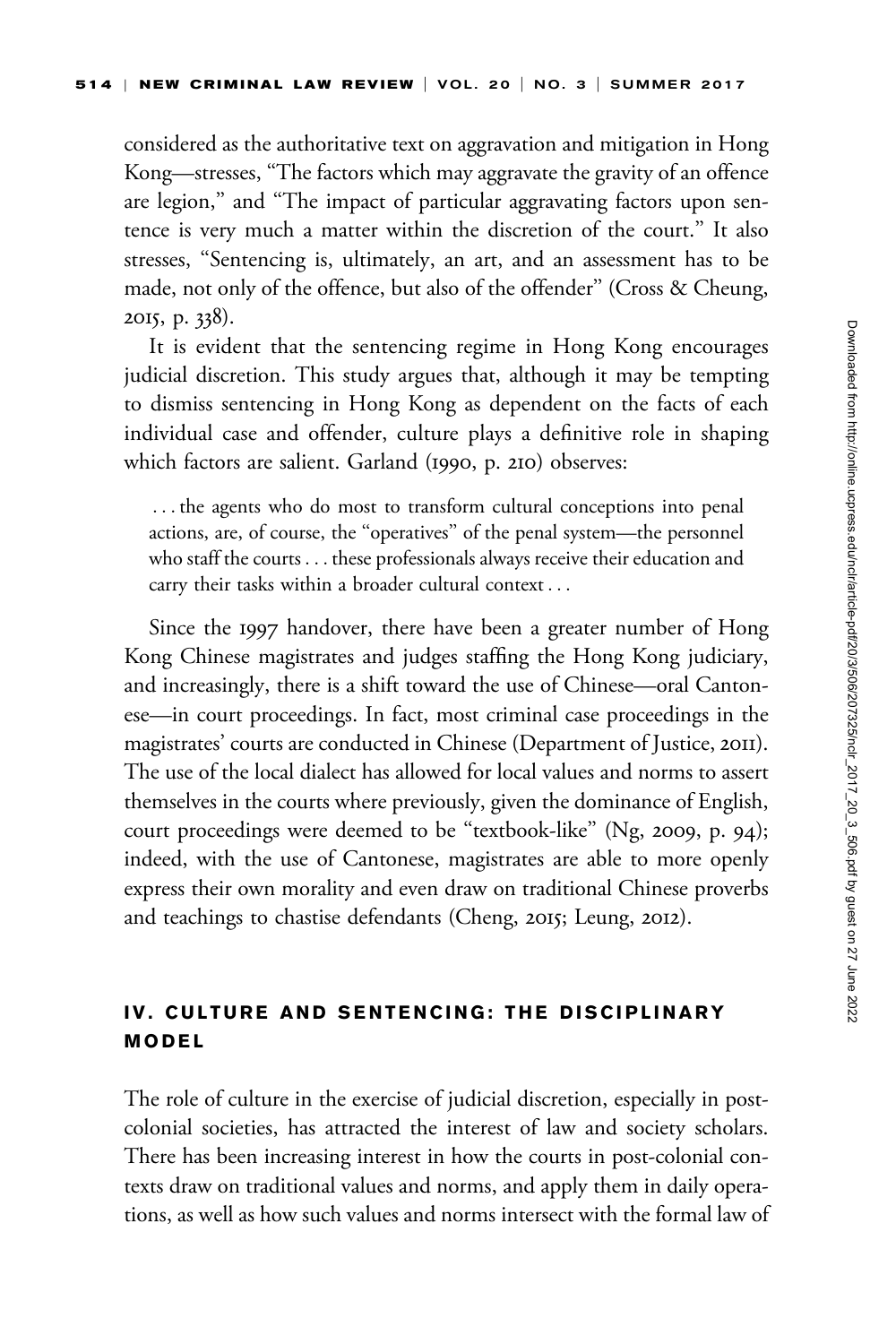the state and vice versa (e.g., Lazarus-Black & Hirsch, 1994; Santos, 2006; Shahar, 2012). In a study of the magistrate's court in the former British colony of Tonga, Philips (1994) notes how magistrates invoke the distinctive brother-sister relationship to chastise defendants in criminal cases. In Tonganese culture, brothers are expected to behave, including refraining from getting drunk, using foul language and violence, before their sisters, a norm that extends to cousins as well. In public settings it is difficult to know when a distant cousin is around; therefore it is often stressed that males must behave because they never know whether a sister is present. By referencing this cultural norm in court proceedings, Philips (1994) argues that the state can assume moral authority. In another ethnographic study of domestic violence cases in a family court in Hawaii, Merry (1994) observed that litigants who sought to justify their use of violence against their spouses are taught by the courts that regardless of the circumstances, domestic violence is unacceptable under the law. Through these court proceedings, judges can help to redefine cultural norms of acceptable and unacceptable behavior.

Like previous studies, this article argues that culture plays an essential role in court proceedings, but with an emphasis on sentencing outcomes in Hong Kong. A "disciplinary model" is proposed to illustrate this. The disciplinary model draws on the existing disciplinary welfare model that is used to explain the juvenile justice system in Hong Kong. Both models contend that sentencing is culturally informed; where they differ is in the absence of welfare-oriented sentencing in the adult criminal justice system. The Hong Kong Juvenile Justice System deals with criminal cases involving young people between the ages of 10 and 16. The disciplinary welfare model purported by Gray (1994; 1997, pp. 193–194) contends that the Hong Kong Juvenile Justice System is geared toward providing sentencing measures with the aim to "offer the exact dose of disciplinary regulation that they see as justified by the extent of deviation from, and potential return to, what is regarded as a 'normal' lifestyle.'' The criteria for assessing which young people have deviated from a normal lifestyle are culturally informed.

The panic regarding juvenile delinquency emerged in Hong Kong in the 1980s. There was prevalent public concern over ''detached'' young people who were engaging in theft and triad-related activities (Jones & Vagg, 2007, pp. 513–514). There was fear that rebellious youths would undermine the social order and economic prosperity of the colony. Such delinquency was seen to be caused by the weakening of social ties with family and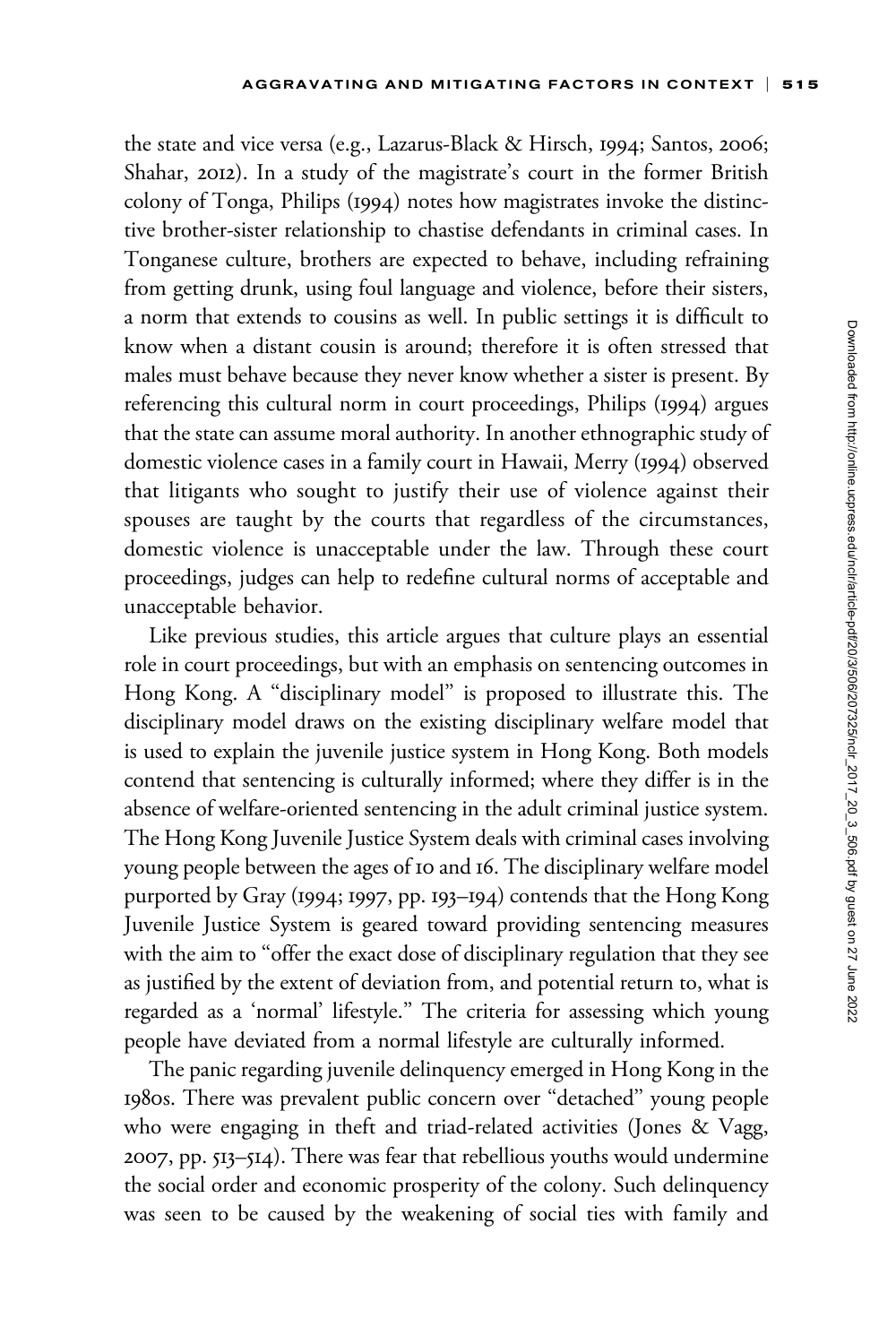school, and the negative influence of criminal peers. Gray (1997) argues that the Chinese inhabitants of Hong Kong retained deep cultural ties to Confucian ethics that stressed obedience to parents and respect for authority. The response to delinquency was therefore accompanied by preventing young people's participation in undesirable activities and a reinforcement of their more socially desirable ties with family and school. These undesirable activities are not crimes but rather deviancy, and included behaviors like skipping school, staying out late at night, and hanging out in billiard parlors and arcades. The disciplinary welfare model is accepted as reality by both legal practitioners and young defendants in Hong Kong (Cheng, Chui, & Ong, 2015).

It is argued that for adult offenders, culture also significantly influences sentencing decisions, and those that deviate from socially accepted ways of living are punished more severely for their crimes. The cultural norms and expectations for adults differ from those for young people and are more varied. The welfare-oriented sentencing approach is traditionally applied only to juvenile justice systems (Muncie, 2009).

As a collectivist society, in Hong Kong a lot of emphasis is placed on conformity with tradition, acceptance of authority, behaving in a good and orderly manner, and placing the collective need above individual desires (Feldman & Rosenthal, 1991). Despite varying degrees of modernization and differences in terms of economic and political structures, core Chinese cultural values are seen as applicable to all Chinese people, regardless of whether they live in Hong Kong, mainland China, Taiwan, or overseas (Fan, 2000). For Hong Kong then, although it was under British colonial rule for over a century, certain cultural expectations underline the behavior of the general Chinese populace.

Several key cultural expectations will be examined. In Chinese culture, the family is regarded as the single most important social institution. A lot of stress is placed on the prominence of filial piety, the honoring of ancestors, showing respect for elders (Sung, 2001), and individuals getting married and forming their own families. This contrasts with the image of single women in western countries, where there is a much greater acceptance of being single as a normal lifestyle (Lewis & Moon, 1997). Confucianism, which still strongly influences Hong Kong society (Fan, 2000), advocates the patrilocal household. Traditionally in Chinese societies, the cultural expectation was for people to get married and have children and to be obedient to their parents (Wang & Abbott, 2013). Even in the urban and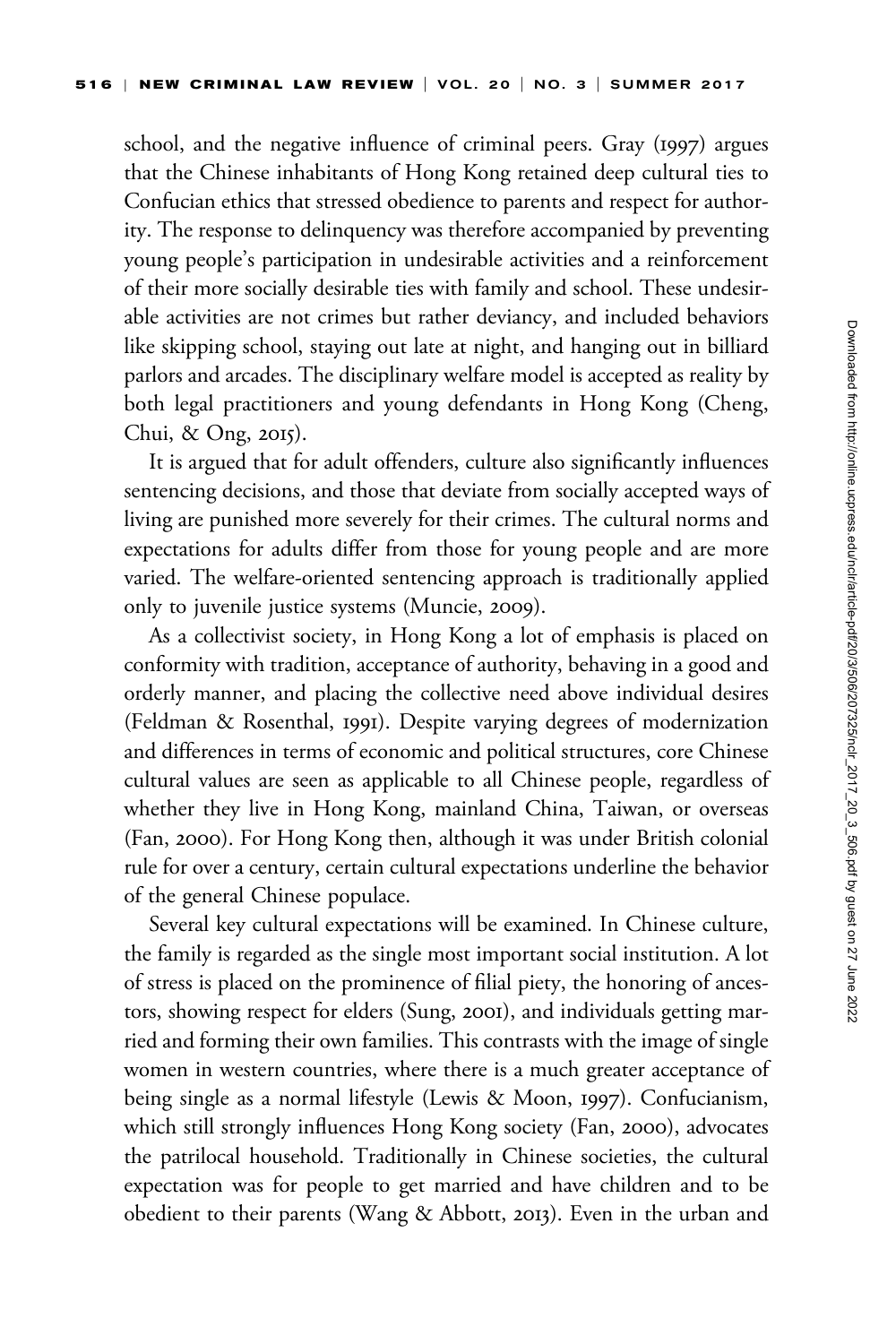industrialist setting of Hong Kong, Lau (1981) observes that family interests are placed above all other social interests.

Another cultural expectation is for members of society to be hardworking, ''in the old-fashioned sense of diligence'' (Harrell, 1985, p. 204). This cultural expectation is best summed up in the famous Chinese proverb, ''If man works hard, the land will not be lazy'' (Arkush, 1984, p. 467). Harrell (1985) argued that Chinese proverbs stress the importance of hard work, thrift, and diligence. The process of working hard is a virtue in itself, and manual labor is valued; therefore there is an expectation of hard work, regardless of remuneration and time (Harrell, 1985). Indeed, industry (i.e., working hard), persistence, and the ability to bear hardships are seen as core Chinese values and have been used by social scientists as constructs of scales measuring Chinese values (Fan, 2000; Chinese Culture Connection, 1987).

Moreover, there is a ''black and white'' view of crime and law-breaking in Hong Kong. When individuals commit crimes, they are labelled as criminals even if they commit relatively minor offenses (Cheng, 2015). Individuals with criminal records in Hong Kong are stigmatized, often feeling ashamed of being labelled as an offender, and feel discriminated against in looking for legitimate work, and by their colleagues even if they have found work (Chui & Cheng, 2013; 2014). Hong Kong society prides itself as a city of good social order, and has striven to maintain this image in the face of the changing social and political landscape following its return to the People's Republic of China. As a result, there is more emphasis on punishing those who are considered antagonistic to the social order (Chui, Cheng, & Ong, 2015).

Although great value is placed on traditional Chinese values in Hong Kong, there have been negative attitudes toward mainlanders in Hong Kong. Since the handover, the relationship between Hong Kong and mainland China has not been without tension, particularly toward the influx of mainlanders to Hong Kong. The heavy influx of mainlanders in recent years whether as immigrants or tourists has resulted in tension with the local populace. Mainlanders are stereotyped, and they are often criticized for their rude behavior and disregard for rules and procedures (Li, 2013). The media regularly report on such unruly behavior, including a dispute that arose between a Hong Kong citizen and mainland visitor over allowing the visitor's child to eat on Hong Kong's public subway (passengers are prohibited to eat while riding the subway). The Hong Kong citizen asked the visitor's child to stop eating a pack of dried instant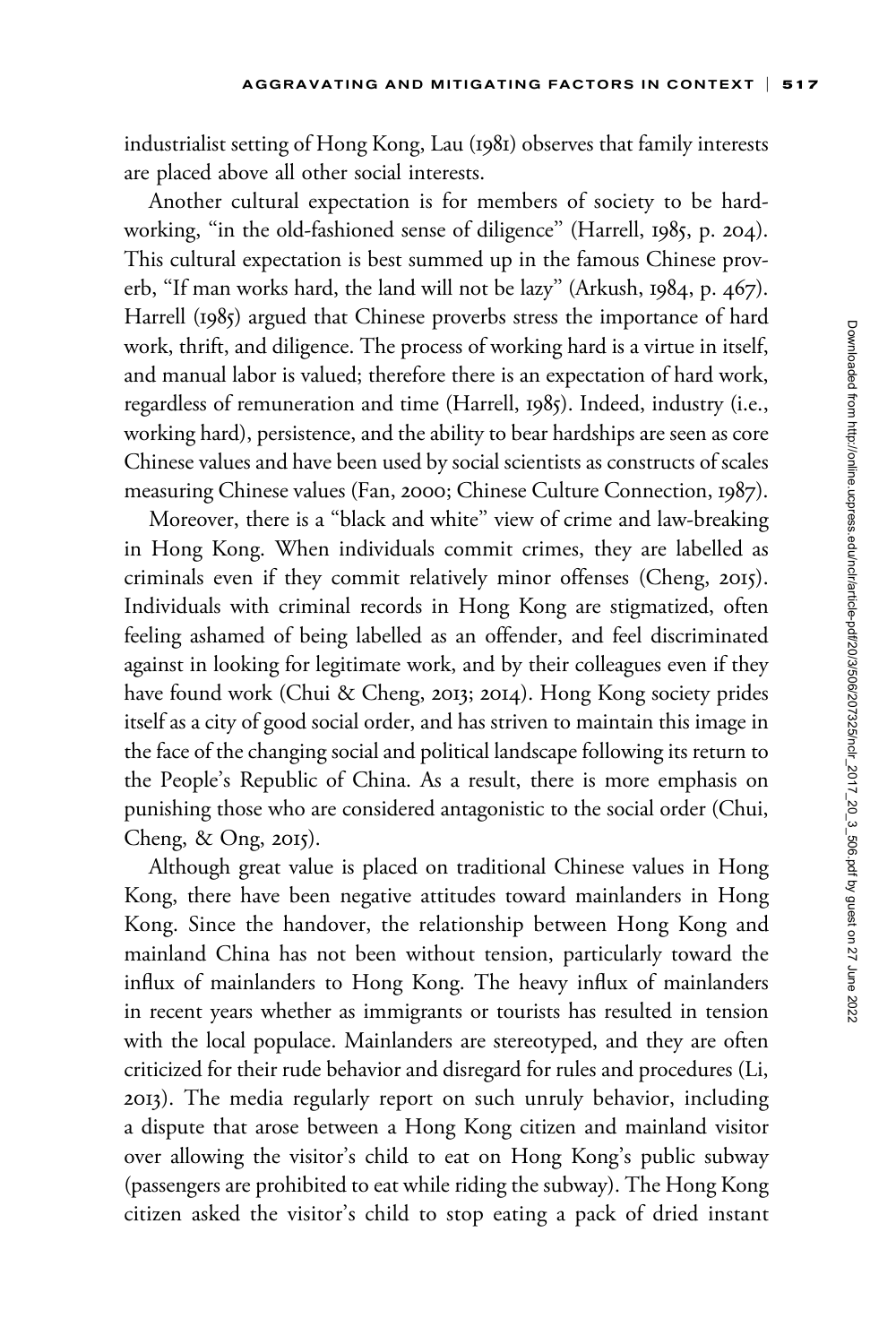noodles, and the mother's companions laughed at his poor command of Mandarin. This led to a verbal confrontation that was caught on camera (''Mainland visitors,'' 2012). In recent years, there has also been the issue of parallel trading, where mainland visitors purchase household items such as baby formula and shampoo in Hong Kong for resale in the mainland. This practice have been accused of driving up retail prices in Hong Kong and causing nuisance, especially for inhabitants of towns closest to the mainland border. This has resulted in anti-parallel trading protests by local Hong Kong citizens (Cheung, 2015).

Lee (2007), focusing only on mainland Chinese sex workers in Hong Kong, asserts that the use of custodial sentences against mainland sex workers is a mechanism of migration control. Although sex work in Hong Kong is not a crime in itself, it is regarded as a form of work under immigration conditions, and visitors that engage in work are in breach of their condition of stay and are liable to be prosecuted. Mainland Chinese sex workers are regularly arrested by the police, uniformly charged for breaching their stay conditions, and quickly processed through the criminal justice system (Laidler, Petersen, & Emerton, 2007). In the criminal justice literature, the phrase ''fear of Mainlandization'' was coined to refer to Hong Kong residents' anxiety over the influence of mainland China in undermining Hong Kong's legal system and rule of law (Lo, 2012). Overall, the influx of mainlanders is seen as colliding with Hong Kong's cultural norms.

#### V. CURRENT STUDY

The current study examines which factors—both offense-specific, such as offense seriousness and the harm caused by the crime, and offenderspecific, such as demographic characteristics and employment status—act as aggravating or mitigating factors in the sentencing of defendants in Hong Kong. The focus is on whether factors that point to non-conformity with cultural expectations will be associated with sentence severity as suggested by the disciplinary model. Several key hypotheses will be tested:

- $H<sub>1</sub>$  Being single will serve as an aggravating factor for offenders. (There is a cultural expectation for people to get married, and the patrilocal household is viewed as the norm.)
- $H<sub>2</sub>$  Being unemployed will serve as an aggravating factor. (Unemployment goes against the cultural value of industry.)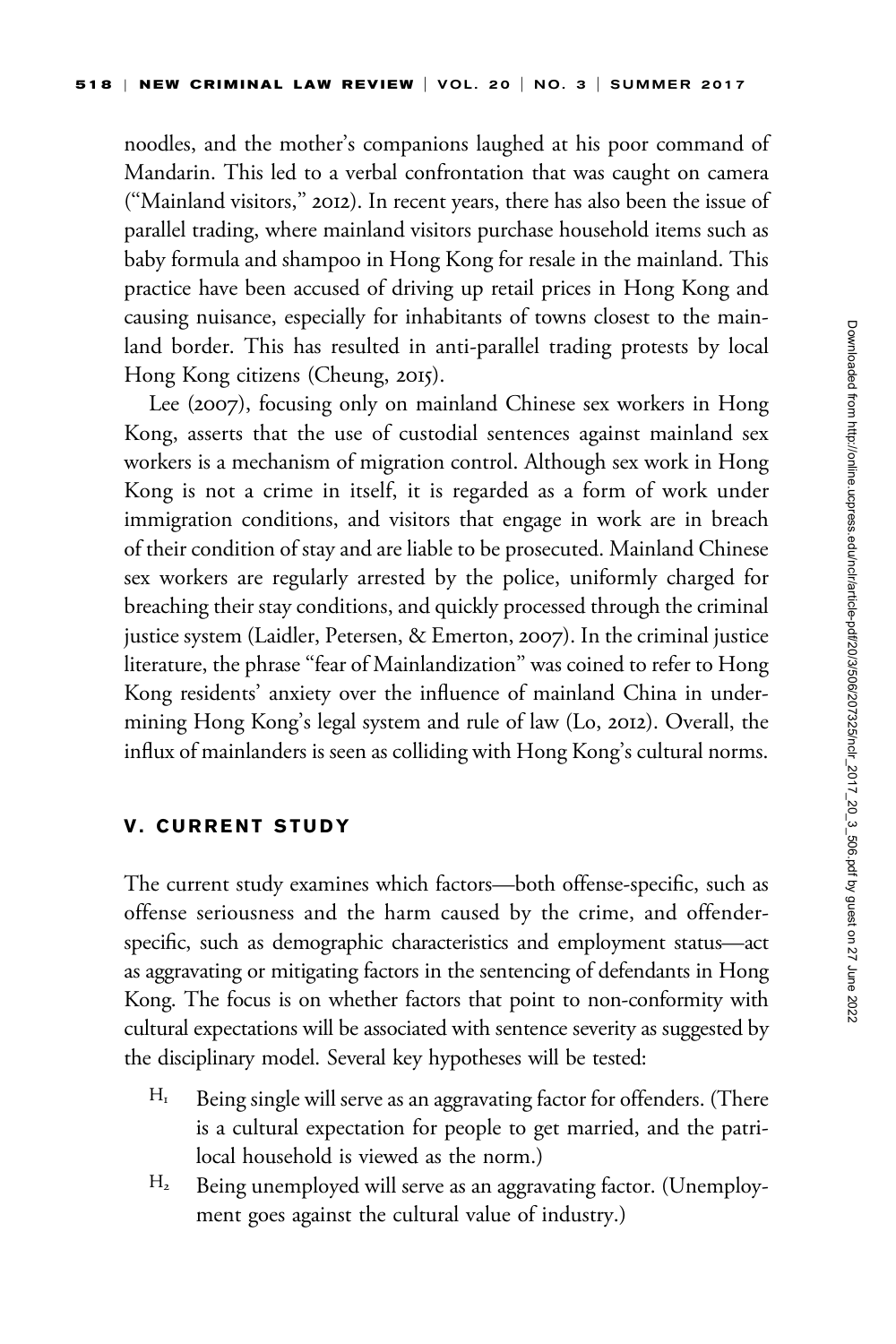- $H_3$  Claiming to be under stress at the time of the offense will serve as an aggravating factor. (This is contrary to presumptions in Western literature that stress is a mitigating factor because it goes against the Chinese cultural value of enduring hardships.)
- $H_4$  Having a criminal record will serve as an aggravating factor.
- $H<sub>5</sub>$  Good character will serve as a mitigating factor.
- $H_6$  Supporting parents or children and having family support will serve as a mitigating factor. (A high emphasis is placed on family cohesion and filial piety in Chinese culture.)
- $H_7$  Mainlanders will be sentenced more severely. (There is a perception that mainlanders disrupt the cultural expectation of maintaining Hong Kong as a place of good social order.)

There are no hypotheses for the other variables, so this study aims to explore their potential impact.

## A. Methods

Data for this study were collected through direct observations of the sentencing process in a Hong Kong magistrate's courtroom during a sixmonth period in 2015. Although tedious work, when researchers expend the time and effort to conduct courtroom observations, it ''has often produced considerable dividends'' (Baldwin, 2007, p. 382). Only through courtroom observations were the aggravating and mitigating factors able to be recorded; to the author's best knowledge, there are no databases that track oral submissions relating to aggravating and mitigating factors in Hong Kong. All magistrates in Hong Kong are professionals and sit alone without juries.

All observations took place in Court No. 1, also known as the plea court. It is in this courtroom where most defendants plead guilty, and sentencing usually follows immediately (Upham, 2008). All sentencing hearings in this study resulted from guilty pleas by defendants. Most cases in the magistrates' courts are resolved by way of guilty pleas (Cheng, 2013). A guilty plea at the first instance garners a customary one-third ''sentence discount'' in Hong Kong (Cross & Cheung, 2015). All the sentences in the sample had already taken account of the defendants' guilty pleas and sentence discount. The hearings typically included the charge and facts of the case being read, the plea by the defendant, submissions by the prosecution, plea mitigation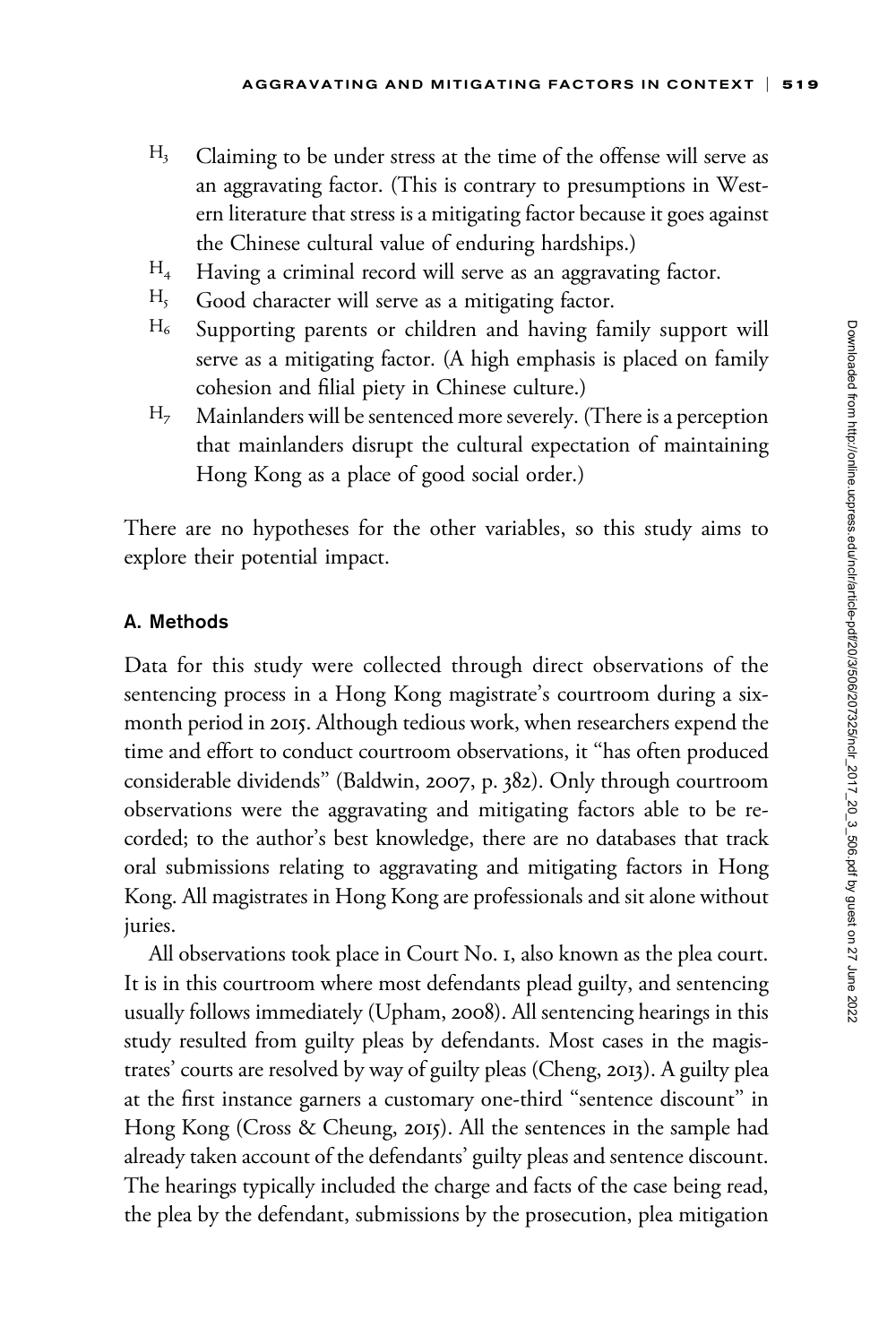by the defense, usually represented by a defense counsel, and the sentence by the court. During the study period, seven magistrates, all ethnic Chinese, presided over Court No. 1. Virtually all of the defendants were represented by a defense counsel, who made submissions to the court on behalf of their clients. Therefore, in plea mitigation, the defense lawyers did all the talking, raising potential mitigating factors for the court to consider. In the sentencing hearings, the prosecution also makes submissions, usually providing potential aggravating factors such as the criminal history of the defendant. Overall, a wealth of information was derived from these oral hearings.

All the proceedings during the research period were conducted in Cantonese, the dialect of the general population in Hong Kong.<sup>1</sup> This is not surprising since, after the handover, the use of Cantonese in proceedings in Hong Kong, particularly in the magistrates' courts, has increased (Department of Justice, 2011). In some instances, court interpreters translated for defendants who were not native Cantonese speakers, but the proceedings overall were in Cantonese. All members of the research team are native Cantonese speakers and were easily able to follow the proceedings. The contents of the sentencing hearings were recorded. This strategy of courtroom observations allowed for the collection of data that might otherwise have been overlooked (Mileski, 1971), or where certain aggravating or mitigating factors might be missed unless observers were present to collect the prosecution and defense presentations (Flood-Page & Mackie, 1998, p. 131).

#### B. Categorizing the Aggravating and Mitigating Factors

In total, 712 sentencing hearings were observed. Various aggravating and mitigating factors were recorded, coded, and categorized. The recorded factors used in the present study were organized according to the six categories of potential aggravating and mitigating factors<sup>2</sup> stipulated by

<sup>1.</sup> Cantonese is the spoken dialect of the general population of Hong Kong whereas Chinese is the written form.

<sup>2.</sup> Shapland (1981) categorizes aggravating and mitigating factors in a similar fashion. Her categories are: reasons for the offence; the gravity of the offence; attitudes of the offender to the offence; the present personal circumstances of the offender; past personal circumstances of the offender; future personal circumstances of the offender; factors concerned with the probation service; factors concerned with court processes; and others.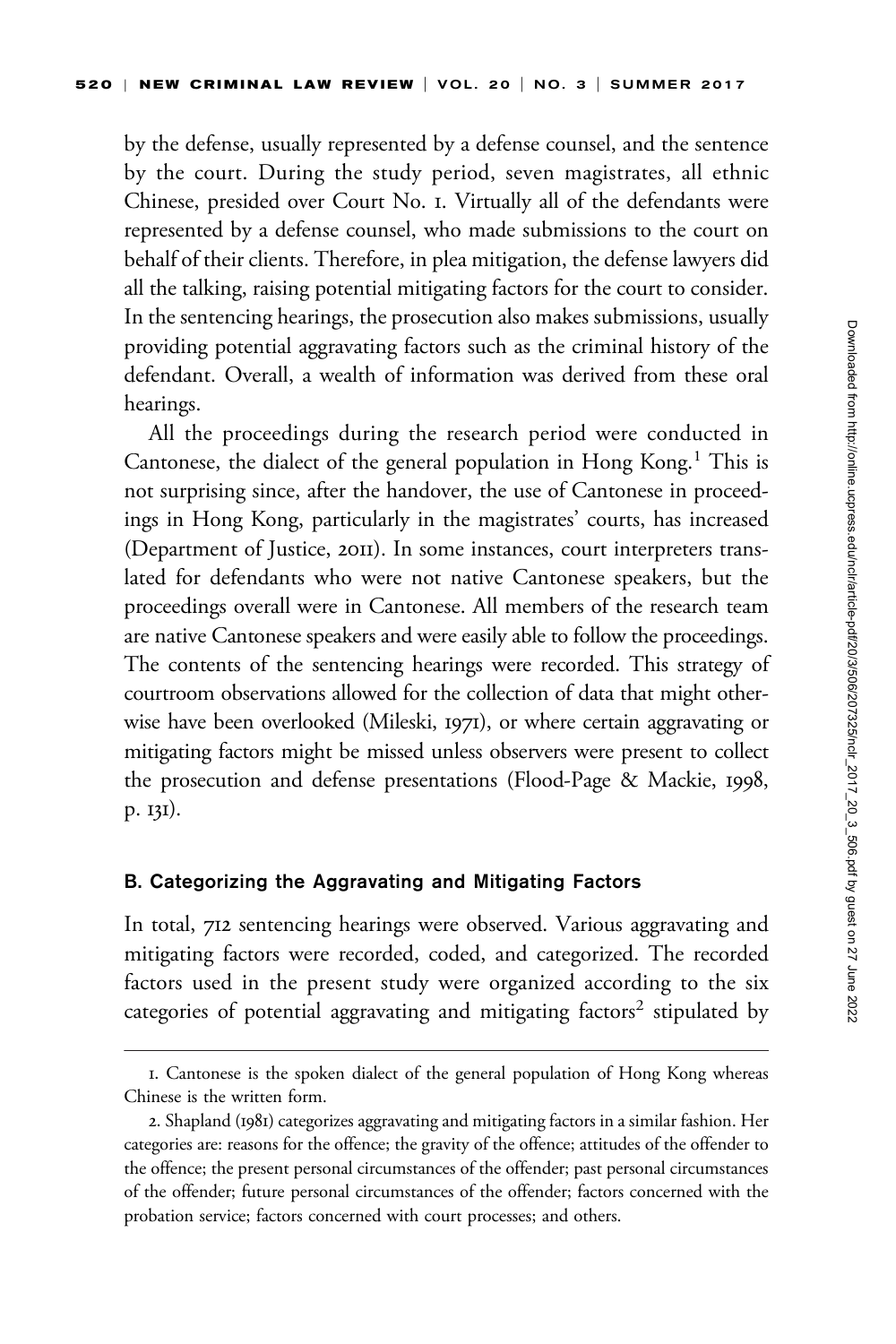Jacobson and Hough (2007), which are (i) the criminal act, (ii) the immediate circumstances of the offense, (iii) the wider circumstances at the time of the offense, (iv) responses to the offense, (v) the defendant's past, and (vi) the defendant's present and future. These categories overlap in certain instances, but they serve to more clearly organize the multitude of aggravating and mitigating factors that are brought up in court proceedings (Jacobson & Hough, 2007, p. 9).

The first two categories relate to the criminal offense. The criminal act focuses on the seriousness of the offense and the level of harm inflicted. The immediate circumstances of the offense relate to the culpability of the offender and include aspects such as whether the offense was spontaneous and whether the defendant abused a position of trust in the commission of the crime. The subsequent four categories are offenderrelated, meaning that they refer to the defendant's circumstances and characteristics that are not directly related to the offense in question. The wider circumstances at the time of an offense include, for example, whether the defendant was in debt, on public assistance (known in Hong Kong as the Comprehensive Social Security Assistance or CSSA), unemployed, single, and whether he or she was under stress from other matters at the time of the offense. The responses to the offense by the defendant refer to whether the defendant attempted or is willing to offer appropriate reparations. The defendant's past focuses on matters such as the defendant's criminal history and possible mitigating factors, such as whether he or she is usually of good character and acted out of character in the commission of the offense. Lastly, the defendant's present and future examines his or her present and future circumstances, such as psychiatric problems and family support.

The descriptive statistics relating to potential aggravating and mitigating factors in this study are presented in Table 1. The list of factors is not intended to be exhaustive, but these were recurring factors that were raised in the sentencing hearings during the study period. In terms of the criminal act itself, as it can be seen, a small amount of offenses were violent ( $n = 98$ ; 13.7%). During sentencing hearings, a number of cases ( $n = 98$ ; 13.7%) were claimed to have caused little harm. The number of charges ranged from one to seven, with a mean of 1.24 charges per defendant. For the immediate circumstances of the offense, approximately a quarter ( $n = 185$ ; 25.9%) were indicated as a spontaneous offense. A small percentage of the offenses ( $n = 30; 4.2\%)$  were the consequences of a breach of trust by the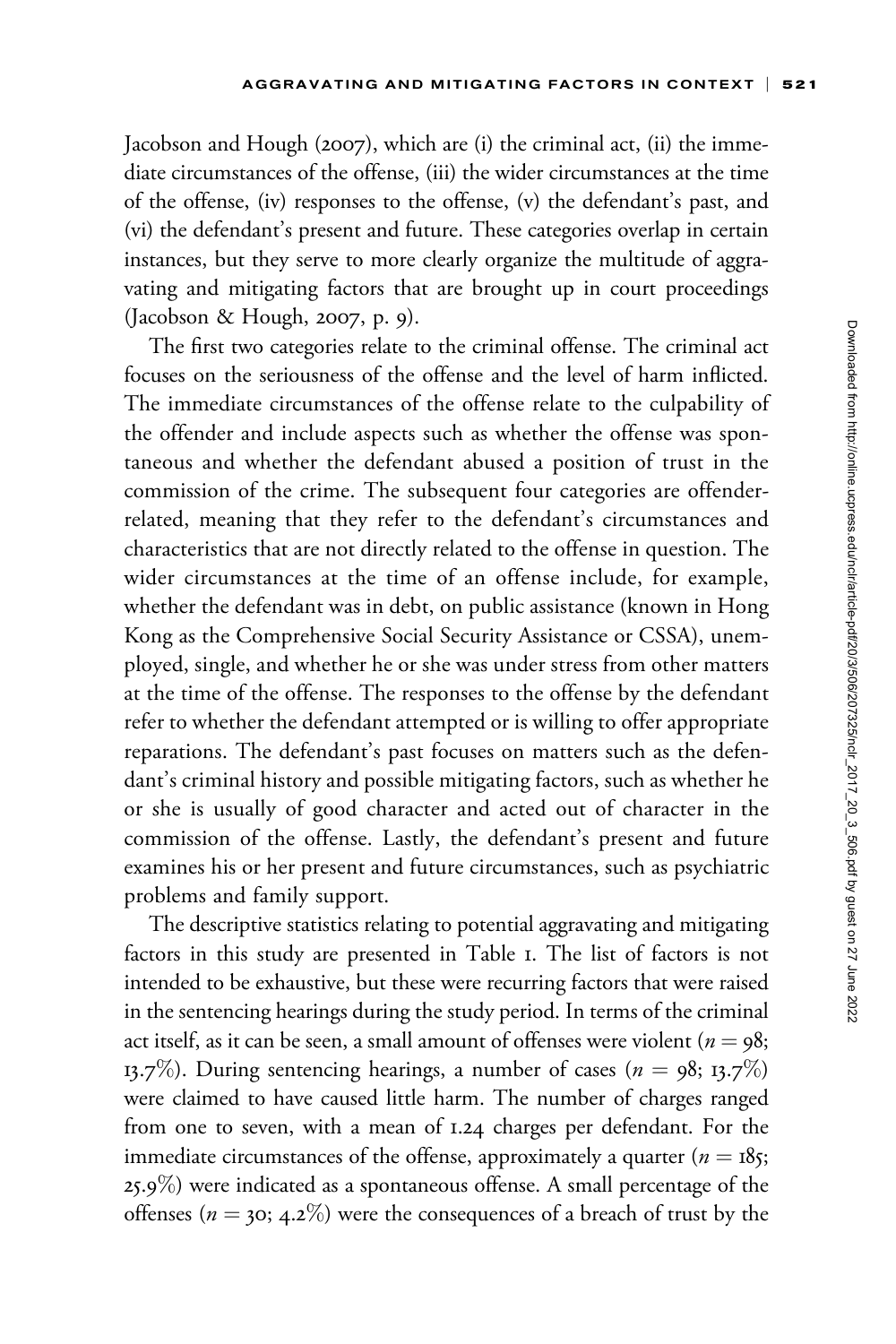| Factors                                   | n(96)      |
|-------------------------------------------|------------|
| 1. The criminal act                       |            |
| Violent offense                           | 98 (13.7)  |
| Low level of harm                         | 98 (13.7)  |
| Number of charges (mean)                  | 1.24       |
| 2. Immediate circumstance of the offense  |            |
| Spontaneous                               | 185 (25.9) |
| Breach of trust                           | 30(4.2)    |
| Admission to the police                   | 159 (22.3) |
| 3. Wider circumstances at time of offense |            |
| Debt                                      | 22(3.1)    |
| Public assistance                         | 121 (16.9) |
| Living alone                              | 54 (7.6)   |
| <b>Stress</b>                             | 121 (16.9) |
| Unemployed                                | 299 (42.0) |
| Single                                    | 218 (30.6) |
| <b>Divorced</b>                           | 88 (12.4)  |
| 4. Responses to the offense               |            |
| Reparation                                | 66 (9.3)   |
| Addressing personal problems              | 48 (6.7)   |
| 5. Defendant's past                       |            |
| Good character                            | 25(3.5)    |
| Criminal record                           | 393 (55.2) |
| 6. Defendant's present and future         |            |
| Family presence/support                   | 80 (11.2)  |
| Support parents                           | 196 (27.5) |
| Support children                          | 254 (35.6) |
| Mitigation letter-self                    | 57 (8.0)   |
| Mitigation letter-others                  | 44 (6.2)   |
| Psychiatric problems                      | 20(2.8)    |

Table 1. Descriptive Statistics of Potential Aggravating and Mitigating Factors  $(n = 712)$ 

defendant. Less than a quarter of defendants ( $n = 159$ ; 22.3%) made an admission to the police.

In terms of the defendant's wider circumstances at the time of the offense, nearly half ( $n = 299, 42.0\%$ ) were unemployed, with a smaller proportion ( $n = 121$ , 16.9%) on public assistance. A portion of defendants  $(n = 121, 16.9\%)$  claimed that they were under stress at the time of the offense. A significant portion of defendants were single ( $n = 218$ , 30.6%). Only a small percentage of defendants provided or were willing to provide reparations to victims ( $n = 66$ , 9.3%). Regarding the defendant's past history, more than half had previous criminal records ( $n = 393, 55.2\%$ ),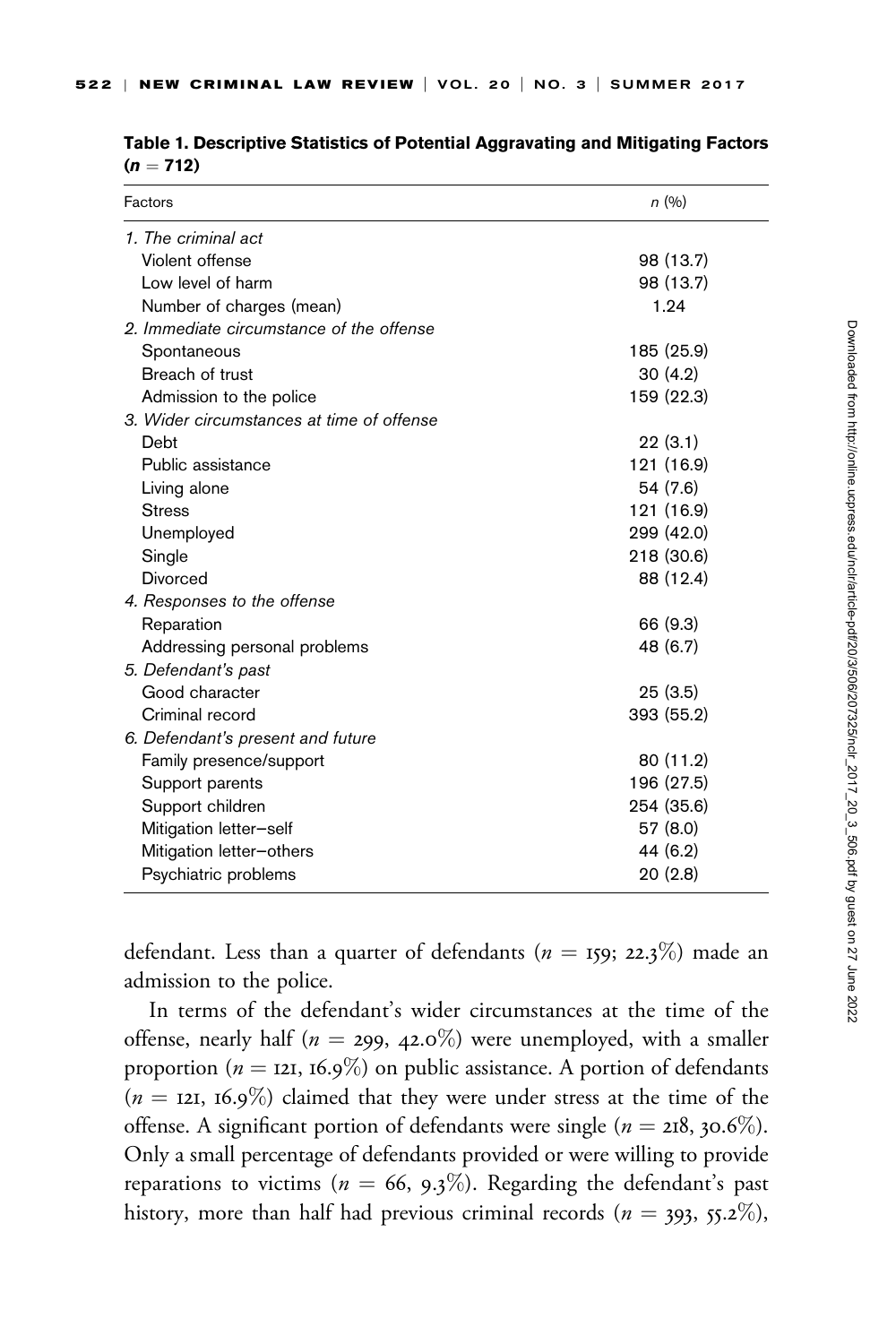|                             | n(96)      |
|-----------------------------|------------|
| Sentences                   |            |
| Non-custodial               | 341 (47.9) |
| Custodial                   | 371 (52.1) |
| Demographic characteristics |            |
| Gender                      |            |
| Male                        | 490 (68.8) |
| Female                      | 222 (31.2) |
| Ethnicity                   |            |
| Local Hong Kong inhabitant  | 605 (85.0) |
| Mainlander                  | 77 (10.8)  |
| Others                      | 30(4.2)    |
| Age (mean)                  | 43.25      |

Table 2. Descriptive Statistics of Sentences and Demographic Characteristics  $(n = 712)$ 

with a mean criminal record of 3.50 previous convictions. A small number  $(n = 25, 3.5\%)$  claimed to be of good character, meaning that he or she had acted out of character in committing the offense. Most factors related to the defendant's present circumstances and future prospects. Some defendants pointed out that there was family support during their court hearing ( $n =$ 80, 11.2%). More argued that the defendant was providing support either to their parents ( $n = 196, 27.5\%$ ) or children ( $n = 254, 35.6\%$ ). Other factors included letters of mitigation, which are written letters by the defendant or other people, such as family members, to the court asking for leniency and noting whether the defendant was suffering from any psychiatric problems.

Besides the potential aggravating and mitigating factors, the sentences that defendants received and their demographic characteristics of gender, ethnicity, and age were recorded. Table 2 illustrates the descriptive statistics for the sentence outcomes and demographic characteristics. As can be seen, the sentence outcomes of a custodial sentence versus a non-custodial sentence were distributed fairly evenly, where slightly over half of defendants received a custodial sentence ( $n = 371, 52.1\%$ ). Most of the defendants sampled were male (*n* = 490, 68.8%; females: *n* = 222, 31.2%). Likewise most of the defendants were local Hong Kong inhabitants ( $n = 605, 85.0\%$ ), followed by mainlanders ( $n = 77$ , 10.8%), with the rest categorized as "others" ( $n = 30$ , 4.2%). The mean age of defendants sampled was 43.25 years.

Demographic characteristics can also serve as mitigating factors; for instance, younger defendants may be sentenced more leniently because the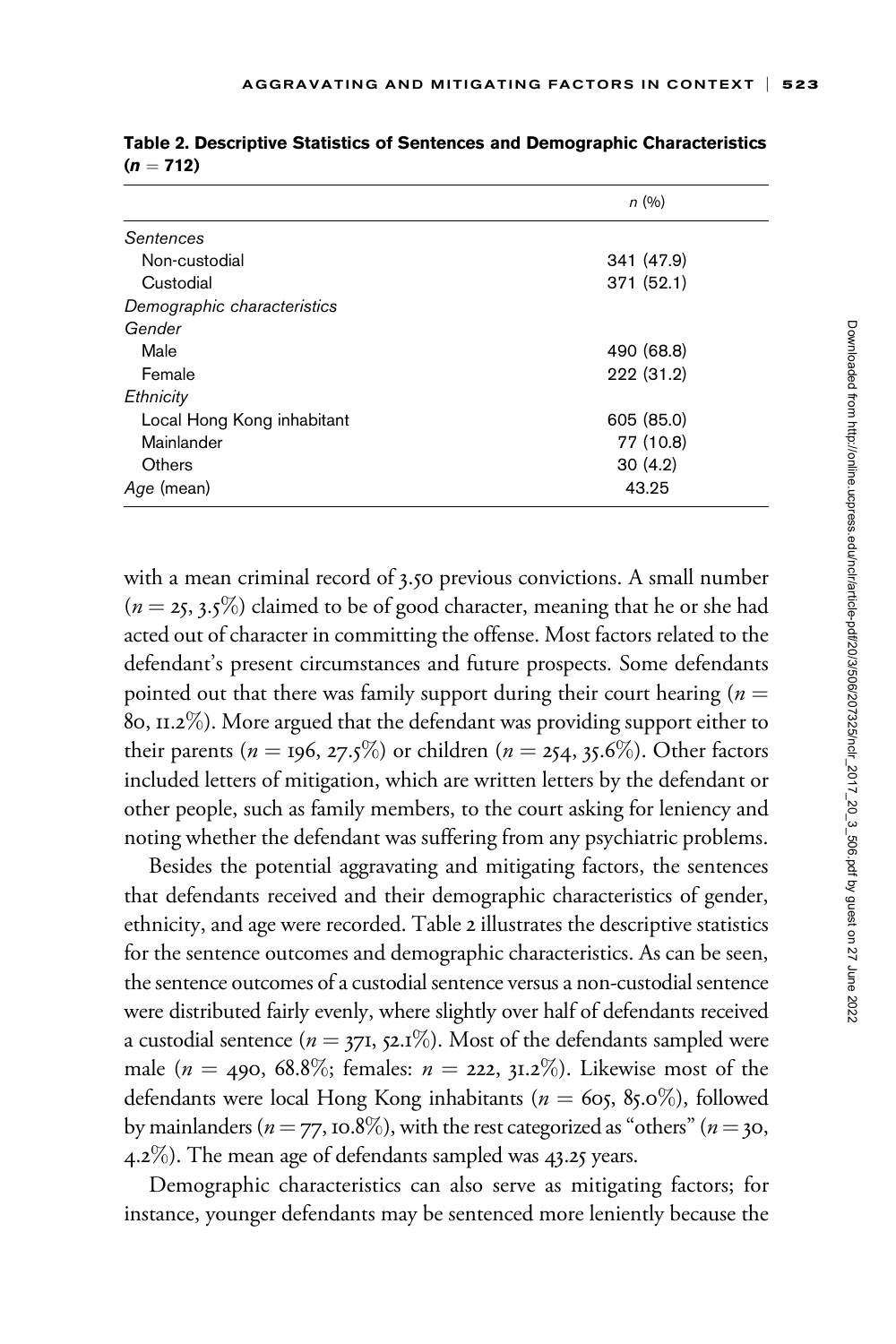court may view them as having a lower capacity for appreciating the consequences of their actions, therefore deeming them to be less culpable (von Hirsch & Ashworth, 2005).

#### C. Analytical Strategy

Logistic regression analyses were performed because the outcome variable, of whether a custodial sentence was imposed or not, is dichotomous. In Model 1, only the offender-related factors—categories 3 to 6 plus the demographic characteristics of defendants—were entered into the analysis. Given that it has been established that offender-related factors have a strong influence on sentencing outcomes (Jacobson & Hough, 2007), the objective of this analysis was to determine which aggravating and mitigating factors relating to offender-related factors are significant in the Hong Kong context. In Model 2, the factors that are offense-specific—namely the criminal act and immediate circumstances of the offense—were incorporated into the analysis. Tolerance and Variance Inflation Factor (VIF) were used to determine whether multicollinearity was an issue. The lowest tolerance level was 0.618 and the highest VIF was 1.619, indicating that multicollinearity was not an issue (O'Brien, 2007).

#### D. Results

The results of the regressions are presented in Table 3. In Model 1, only variables relating to offender-related factors were included.  $H<sub>r</sub>$  was supported, as unmarried defendants were more than one and a half times more likely to receive a custodial sentence than those who were married.  $H_2$  was also supported, as offenders who were unemployed were found to be more likely to receive a custodial sentence than those who were employed. But it should be noted that the significance level for this variable was not high. The variable of stress provided an interesting finding. Not only was stress not perceived by the court as a mitigating factor, as suggested by previous studies (Jacobson & Hough, 2007), it acted as an aggravating factor. The result suggests that the defense did not help its case in sentencing hearings by highlighting the fact that the defendant was under stress at the time of committing the offense. In this sense,  $H<sub>3</sub>$  was supported, and it would appear that the courts frown upon defendants trying to reduce their culpability by stating that they committed crimes because of stress.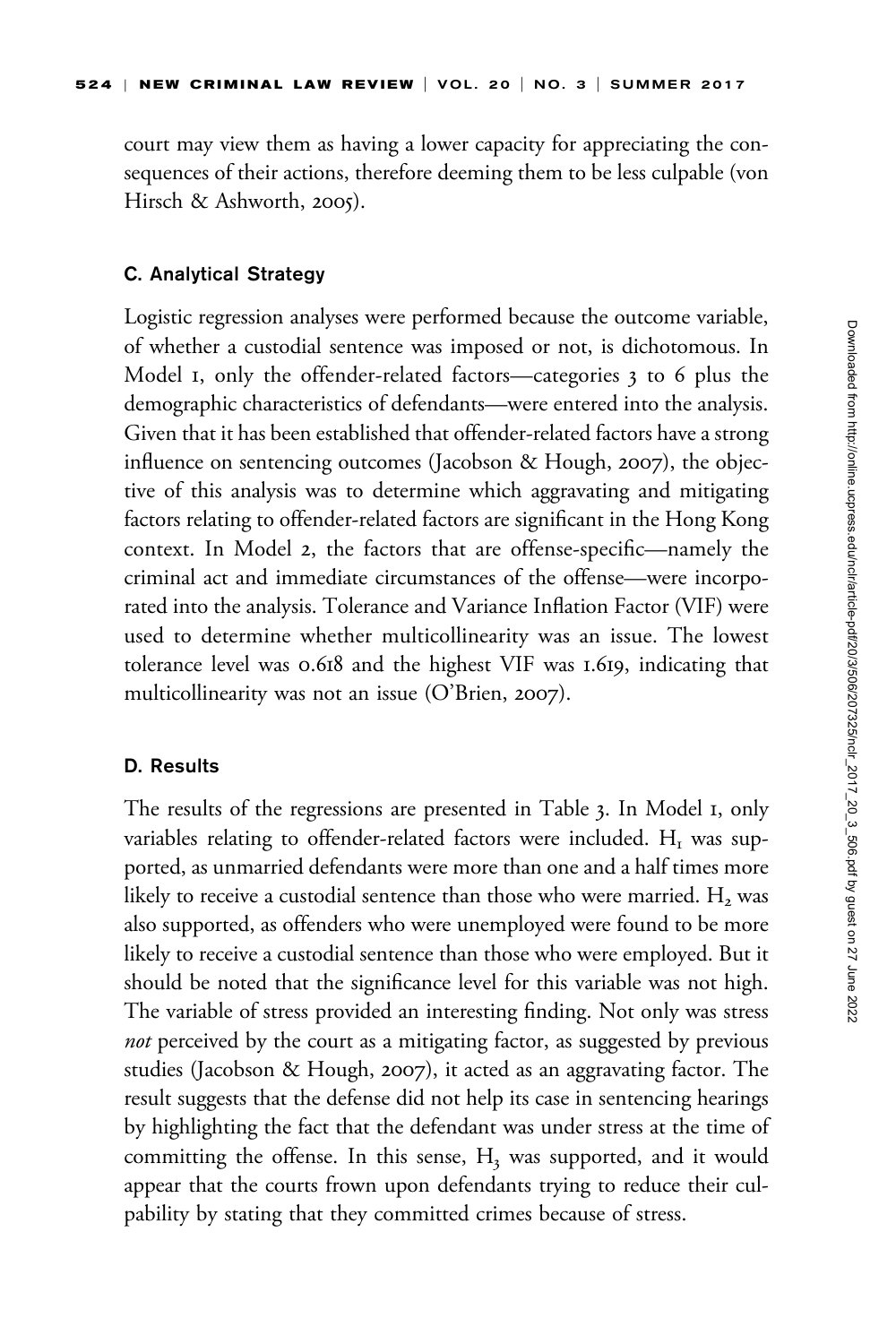|                                | Model 1                  |        | Model 2                     |        |
|--------------------------------|--------------------------|--------|-----------------------------|--------|
| Factors                        | $B$ (s.e.)               | Exp(B) | $B$ (s.e.)                  | Exp(B) |
| 1. The criminal act            |                          |        |                             |        |
| Violent offense                |                          |        | 0.461 (0.290)               | 1.585  |
| Low level of harm              |                          |        | $-0.590(0.270)$ *           | 0.554  |
| Number of charges              |                          |        | 0.950 (0.216)***            | 0.685  |
| 2. Immediate circumstance      |                          |        |                             |        |
| of the offense                 |                          |        |                             |        |
| Spontaneous                    |                          |        | $-0.250(0.216)$             | 0.779  |
| Breach of trust                |                          |        | $0.981$ (0.466)*            | 2.667  |
| Admission to the police        |                          |        | $-0.379(0.230)^{\dagger}$   | 0.685  |
| 3. Wider circumstances at time |                          |        |                             |        |
| of offense                     |                          |        |                             |        |
| Debt                           | 0.608(0.524)             | 1.837  | $-0.046(0.557)$             | 0.955  |
| Public assistance              | 0.231(0.283)             | 1.260  | 0.222(0.294)                | 1.249  |
| Living alone                   | $-0.323(0.361)$          | 0.724  | $-0.217(0.374)$             | 0.805  |
| <b>Stress</b>                  | $0.585(0.248)^*$         | 1.795  | $0.530(0.260)$ *            | 1.698  |
| Unemployed                     | $0.362(0.208)^{\dagger}$ | 1.436  | $0.362(0.217)^{\dagger}$    | 1.437  |
| Single                         | $0.580(0.253)$ *         | 1.786  | $0.544$ (0.261)*            | 1.724  |
| <b>Divorced</b>                | 0.250(0.281)             | 1.284  | 0.183(0.290)                | 1.201  |
| 4. Responses to the offense    |                          |        |                             |        |
| Reparation                     | 0.411(0.309)             | 1.508  | 0.464(0.328)                | 1.590  |
| Addressing personal problems   | 0.562(0.388)             | 1.755  | $0.781$ (0.396)*            | 2.184  |
| 5. Defendant's past            |                          |        |                             |        |
| Good character                 | $-1.692(0.569**$         | 0.184  | $-1.448(0.582)$ *           | 0.235  |
| Criminal record                | 1.561 (0.219)***         | 4.762  | 1.561 (0.219)***            | 4.762  |
| 6. Defendant's present and     |                          |        |                             |        |
| future                         |                          |        |                             |        |
| Family presence/support        | 0.257(0.323)             | 1.293  | 0.208(0.330)                | 1.231  |
| Support parents                | 0.181(0.218)             | 1.199  | 0.112(0.227)                | 1.118  |
| Support children               | $0.385(0.232)^{\dagger}$ | 1.470  | 0.371(0.238)                | 1.449  |
| Mitigation letter-self         | 0.354(0.361)             | 1.424  | 0.517(0.373)                | 1.676  |
| Mitigation letter-others       | 0.533(0.428)             | 1.705  | 0.468(0.438)                | 1.596  |
| Psychiatric problems           | 0.462(0.577)             | 1.588  | 0.793(0.597)                | 2.211  |
| 7. Demographic characteristics |                          |        |                             |        |
| Female                         | 0.111(0.222)             | 1.117  | 0.019(0.233)                | 1.020  |
| Ethnicity                      |                          |        |                             |        |
| Mainlander                     | 1.537 (0.336)***         | 4.652  | 1.379 (0.344)***            | 3.970  |
| Others                         | $0.837(0.471)^{\dagger}$ | 2.310  | $0.867(0.499)$ <sup>†</sup> | 2.379  |
| Age                            | 0.007(0.009)             | 1.007  | $-0.005(0.009)$             | 1.005  |
| Nagelkerke R <sup>2</sup>      | 0.235                    |        | 0.299                       |        |

#### Table 3. Influence of Aggravating and Mitigating Factors on Custodial Sentence

Notes: Model 1 includes only offender-related factors, and Model 2 adds the factors relating to the criminal offense.

s.e. = standard error;  $Exp(B) =$  odds ratio.

y P < 0.1; \* P < 0.05; \*\* P < 0.01; \*\*\*P < 0.001.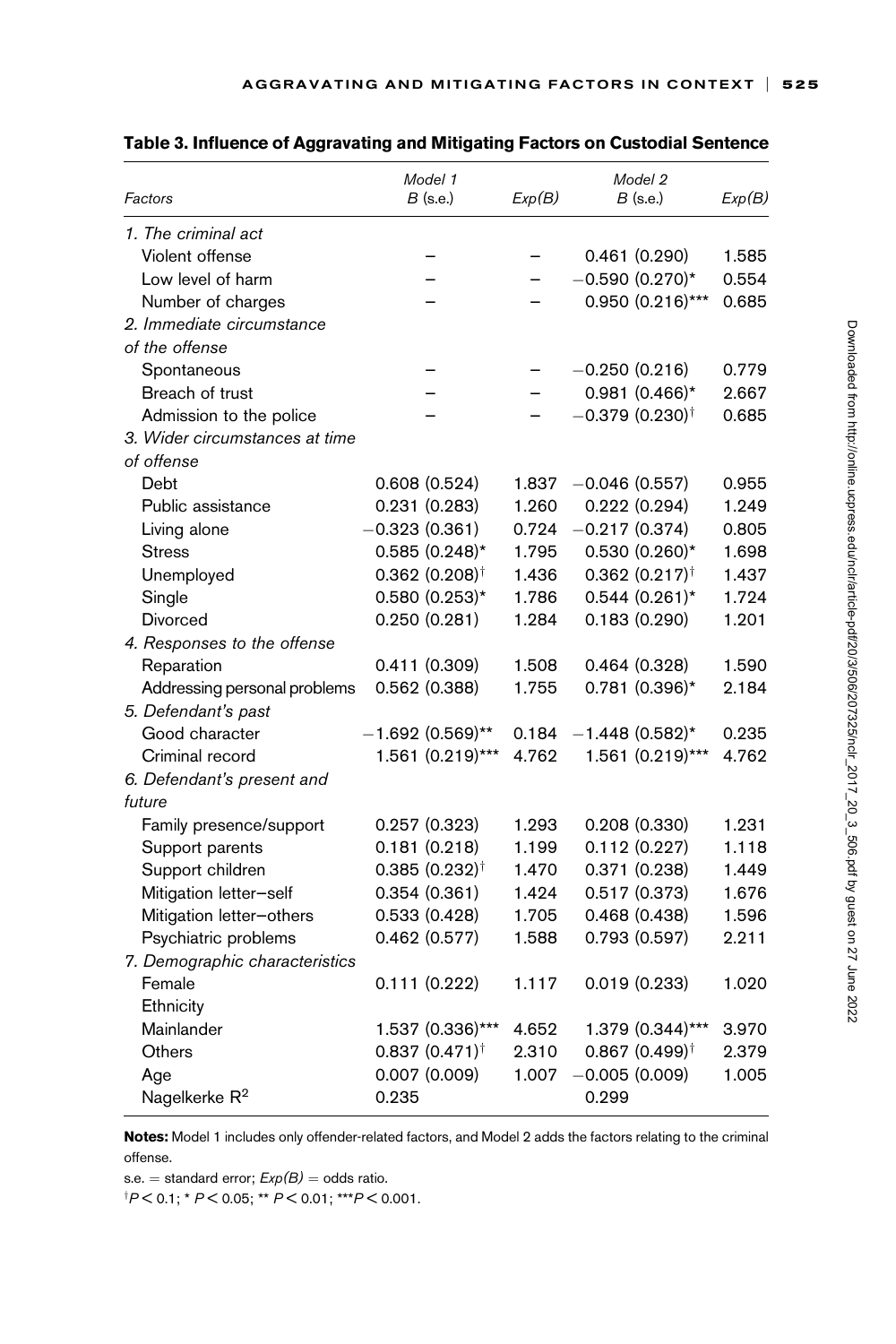As expected, a criminal record was also found to be a significant aggravating factor, as defendants with a criminal record were over four and a half times more likely to receive a custodial sentence. Therefore  $H<sub>4</sub>$  was supported. On the other hand, when the defense noted that the defendant was usually of good character, it was treated as a significant mitigating factor. Therefore  $H<sub>s</sub>$  was also supported. The factors relating to the defendant's responses to the offense—including reparation and addressing personal problems—were not found to be statistically significant.

Contrary to expectations,  $H_6$  was not supported as family presence and supporting one's parents were not found to be significant, and providing support for children was actually found to serve as an aggravating factor although the significance level was not high. A potential reason may be that in terms of the need to support family members, it is something expect of every individual and not something extra that would be deserving of a more lenient punishment. With respect to children, there may be an expectation that parents ought to act as role models, and so the failure to do so would result in a more punitive response by the courts.

Lastly,  $H<sub>7</sub>$  was supported as well. Mainlanders were over four and a half times more likely to receive a custodial sentence than local Hong Kong offenders. The same was also true for other ethnic minorities, albeit to a lesser extent.

The results overall demonstrate that the most salient factors in influencing sentence outcomes were the wider circumstances of the offense, the defendant's past history, and his or her demographic characteristics. In particular, defendants who were perceived to have violated cultural expectations were sentenced more harshly. The results show endorsement of the disciplinary model.

As illustrated in Model 2, four variables were found to be significant. If the criminal act was deemed to be ''low harm,'' this served as a mitigating factor but, if the offense involved a breach of trust, this would be considered as an aggravating factor. Admission to the police was negatively associated with a custodial sentence. The number of charges positively correlated with sentence severity. Whether the offense was non-violent or was committed spontaneously did not affect the sentence.

Taking into account offender-specific factors,  $H_1$  and  $H_2$  were supported, as single offenders were more likely to receive a custodial sentence and being unemployed remained an aggravating factor. Once again, stress at the time of the offense was found to serve as an aggravating rather than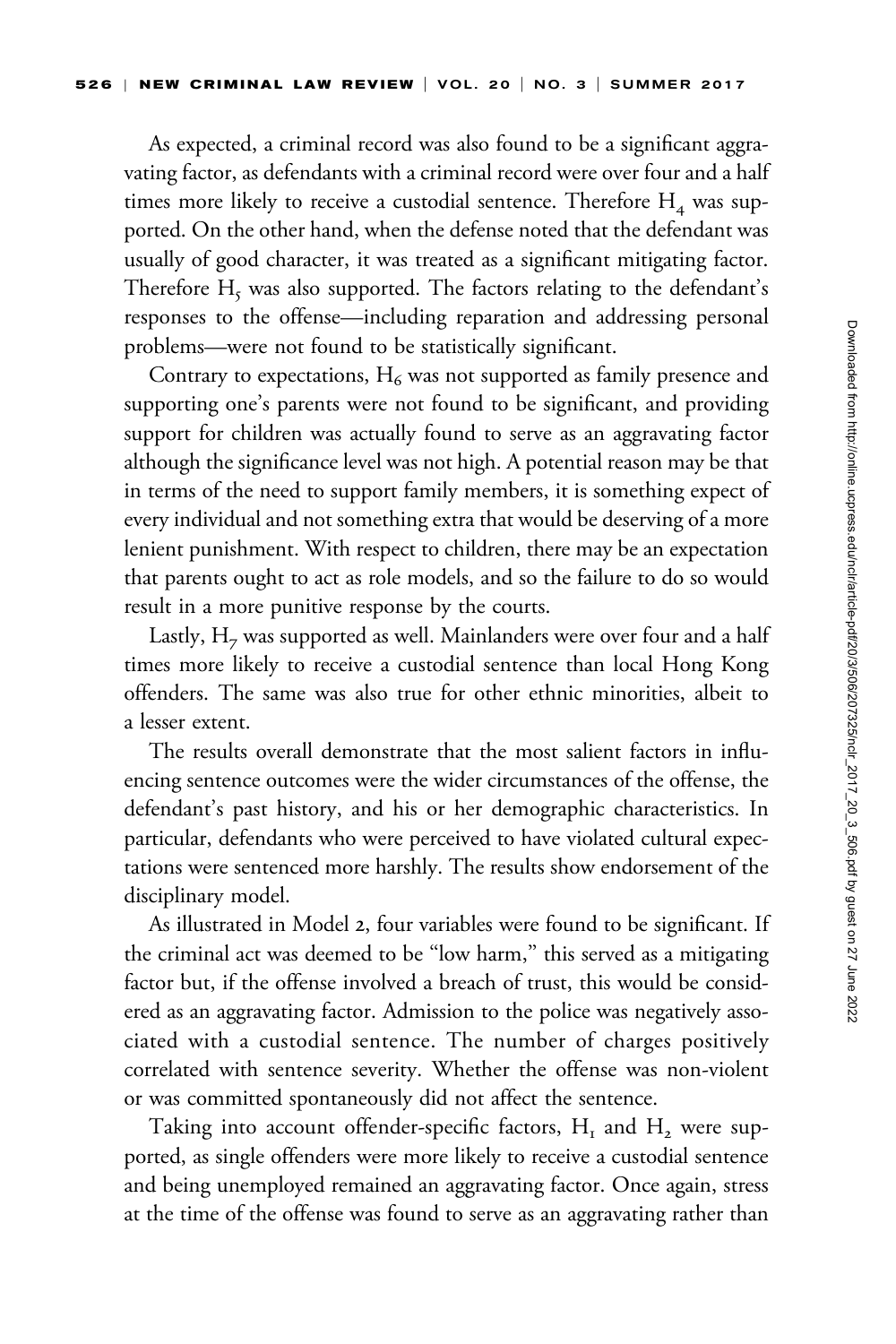mitigating factor;  $H_3$  was therefore supported again. Consistent with  $H_4$ and H<sub>5</sub>, criminal record was a significant aggravating factor and good character a mitigating factor in affecting the likelihood of receiving a custodial sentence. Mainland defendants were once again found to be more likely to receive a custodial sentence. The results demonstrate that, even after offense-specific factors were taken into consideration, offenders who were seen as non-compliant with cultural expectations received harsher sentences for committing crimes. The results from Model 2 further support the disciplinary model.

#### E. Discussion

The findings of this study provide empirical evidence of how culture can shape sentencing decisions. By examining the sentencing process in Hong Kong, what constitutes an aggravating or mitigating factor takes on a unique, culture-related character. It is likely that ''society's cultural patterns come to be imprinted upon its penal institutions'' (Garland, 1990, p. 249). The disciplinary model is proposed to explain why certain factors were found to be salient in aggravating or mitigating an offender's sentence in the Hong Kong Chinese cultural context.

The results demonstrate that offenders who are single, unemployed, have criminal history, and claim that they committed the crime out of stress receive a harsher penalty. In other words, offenders who do not conform to the cultural expectations of family, industry, enduring hardships, and maintaining good social order are sentenced more severely, that is, further "disciplined" for not meeting these cultural expectations. The cultural expectations can aggravate sentences even when offense-specific factors are taken into account. This is not to say that offense-specific factors are irrelevant, because they are important; the results show that offensespecific factors—including the harm caused, the number of charges, and whether the offense involved a breach of trust—served to either aggravate or mitigate the sentence. But when certain factors are brought to the attention of the court, such as the defendant's unemployment or the defendant being single, these factors can serve to aggravate the sentence as well. These factors can take on a unique cultural interpretation. For instance, whereas stress may be considered by some as a mitigating factor, it may be viewed as opposing the cultural emphasis on enduring hardships. Hence, when stress is used as a factor in the commission of an offense, not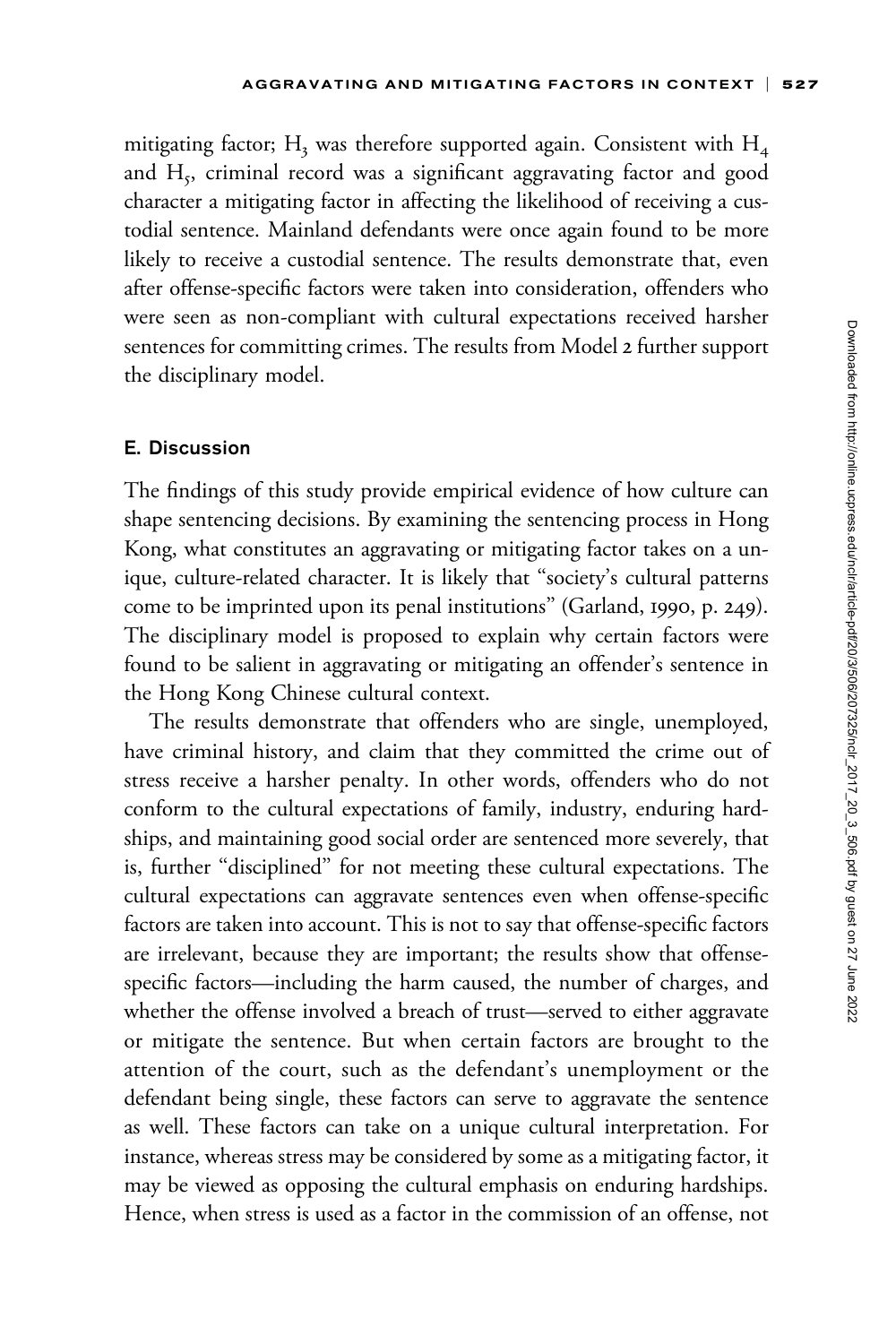only will this *not* result in leniency, it may be interpreted as an aggravating factor.

Why does culture play such an influential role in sentencing in Hong Kong? Two possible reasons are offered. The first is that, as legal bilingualism has increased in the justice system in Hong Kong—especially in criminal proceedings—magistrates and judges have been better able to express their moral values, and local culture was able to seep into the Englishdominated courtroom (Cheng, 2015; Ng, 2009; Leung, 2012). In other words, as there are more Chinese magistrates and judges in Hong Kong than in colonial times—and as proceedings are increasingly conducted in Cantonese—magistrates and judges can directly reprove defendants, as opposed to relying on interpreters, and can voice their moral opinions more clearly and forcefully for all to understand (Cheng, 2015).

The second reason has to do with the absence, in Hong Kong, of clear and definitive guidelines with respect to aggravating and mitigating factors. Case law provides a long list of factors that individual magistrates and judges should take into account when deciding a sentence (Cross & Cheung, 2015). The magistrates and judges are therefore left to make decisions using their personal judgment. While this is not to say that discretion should be eliminated—because it is certainly important—the lack of guidance leads to drawbacks as well.

Many factors taken by the courts to be aggravating or mitigating are "extraneous" to the seriousness of the offense or the culpability of the offender (Ashworth, 2011, p. 27); employment status, for instance, has an effect on the sentencing outcome. The courts may be hesitant to sentence employed defendants to a prison term because the defendant may lose his or her employment if given a custodial sentence (Ashworth, 2011). At the same time, the courts may punish unemployed defendants more severely because the offender failed to meet the cultural expectations of hard work; however, a defendant may be unemployed for a variety of reasons unrelated to the criminal offense.

The findings of this study shed light on how cultural expectations influence judicial decision making and paves the way for different aspects of the findings to be further explored. It would be valuable for future studies to examine each of these factors. For instance, future research can focus on ethnicity and sentencing, particularly with reference to mainlanders in the Hong Kong criminal justice system. The present study interpreted this finding through the lens of culture and discipline, arguing that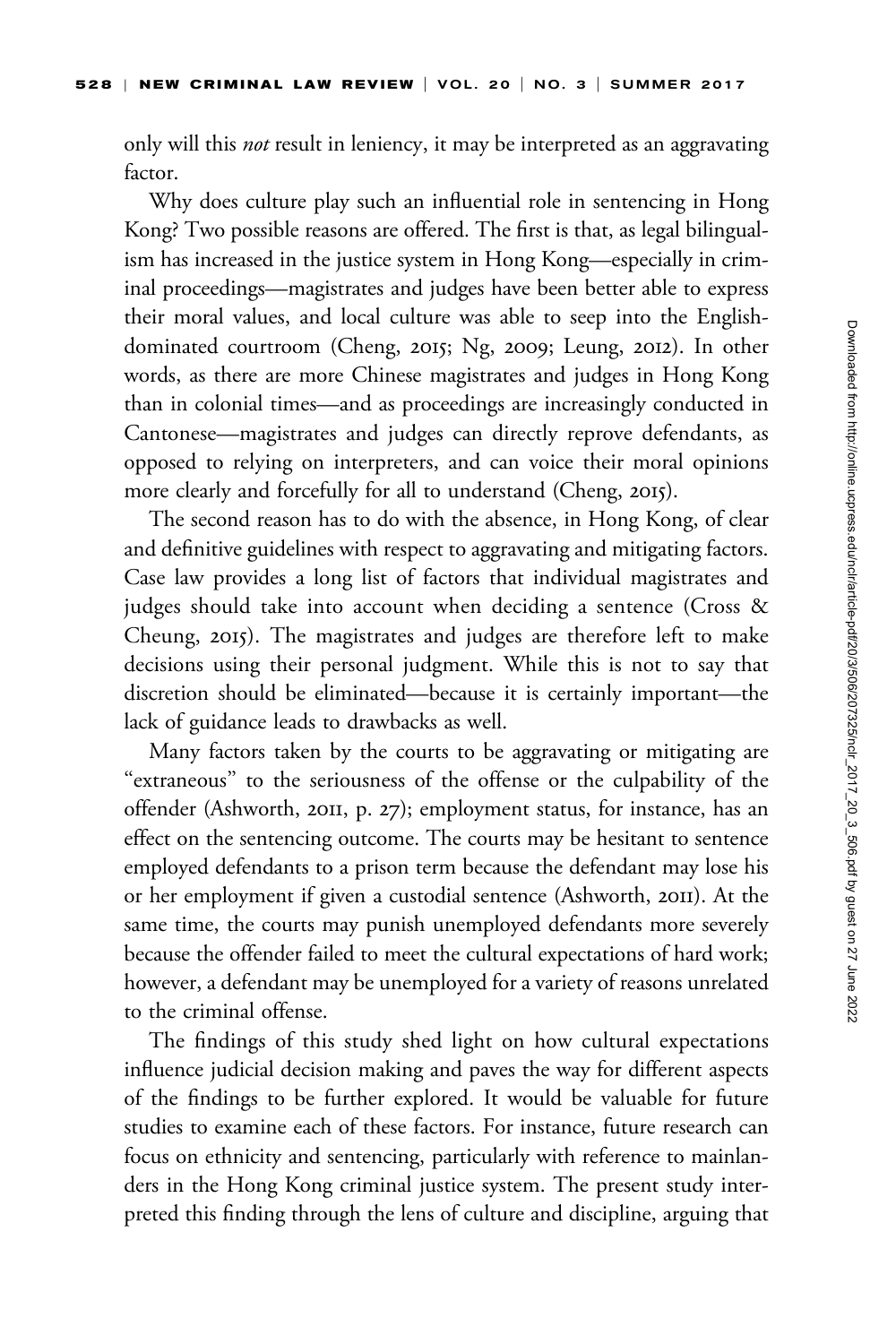mainlanders are often stereotyped as disrupting the Hong Kong cultural value of social order. When they commit a crime, then, they are likely to receive a harsher penalty. Other works have regarded the imprisonment of mainland offenders as a form of migration control (Lee, 2007).

This study focused only on sentencing hearings in the courts, it would also be useful to see whether the public shares the same views on punishment as the courts. Additionally, if penal institutions do indeed reflect society's values (Garland, 1990), then it would be valuable to determine whether public sentiments about aggravating and mitigating factors are consistent with those of the courts. Roberts (2011, p. 4) points out, ''If sentencing factors are not conceptually sound and systematically applied, the public image of sentencing will suffer ... public misunderstanding of sentencing and criticisms of sentencers will grow.''

Given the scarcity of research into aggravating and mitigating factors generally, it is unsurprising that there has not been much research into public views in this area. The few studies that were conducted point to the impact of offender-related factors on the public's attitudes to punishment; for instance, in a study conducted in Victoria, Australia, where judges presented actual criminal cases to members of the public, it was found that the public took offender-related factors—such as the defendants' background circumstances—into greater consideration than did the judiciary (Lovegrove, 2011). In this way, sentencing by the courts was harsher than public sentiments might have suggested. Similarly, in a survey of public opinion in England, it was found that the public were supportive of a range of mitigating factors that might result in more lenient sentencing (Roberts & Hough, 2011). In the future, public surveys should be conducted in the Hong Kong Chinese context to ascertain whether the cultural factors illustrated in this study play a role in aggravating or mitigating sentences in the minds of the public.

### CONCLUSION

What the present study does is expand the limited literature on aggravating and mitigating factors on sentencing in a common law jurisdiction where this vital topic has been neglected. Relatedly, this study underscored the salience of the "elusive" factor (Manson, 2011) of culture in the sentencing process. Certainly, culture should not be ignored when examining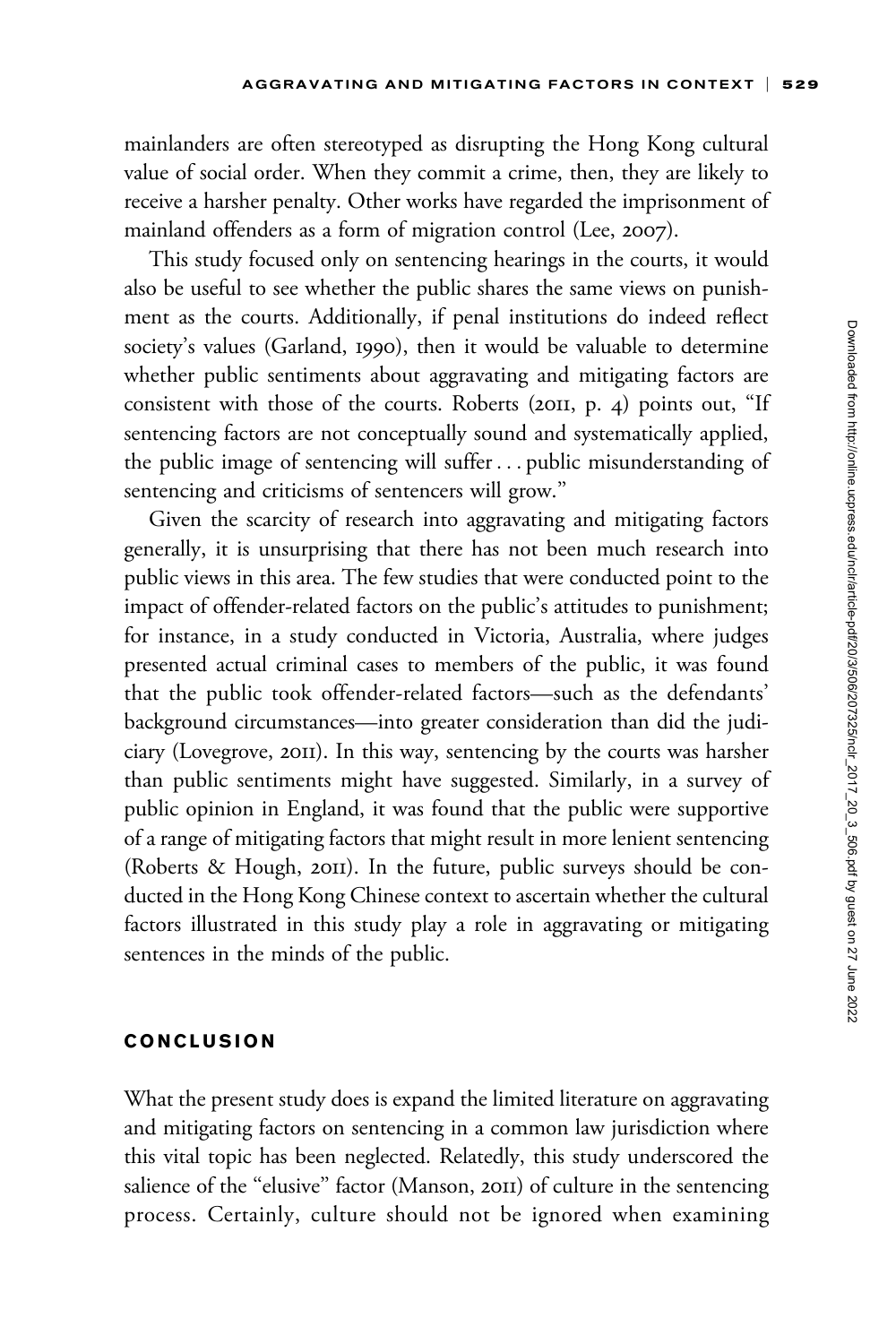aggravating and mitigating factors. In the case of Hong Kong, offenders who do not conform to cultural expectations are sentenced more severely when they are convicted of a crime. A unique disciplinary model was proposed to give meaning to the results. Non-conformity to the norms of family, industry, enduring hardships, and maintaining good social order is likely to warrant ''discipline'' in the sentencing process. This model can be tested in future sentencing studies in the Hong Kong Chinese context and elsewhere as well. The extant literature in the fields of law and society and penology has shown that different societies draw on different cultural norms and values in judicial decision making, and this study adds to our understanding of how culture influences punishment. It would be beneficial for researchers to continue to examine how culture interacts with the formal law in other postcolonial jurisdictions, and specifically to ascertain whether culture, and which cultural norms and expectations, influence sentencing.

#### REFERENCES

- Arkush, R. D. (1984). ''If man works hard the land will not be lazy'': Entrepreneurial values in north Chinese peasant proverbs. Modern China, 10(4), 461-479.
- Ashworth, A. (2010). Sentencing and criminal justice. Cambridge: Cambridge University Press.
- Ashworth, A. (2011). Re-evaluating the justification for aggravation and mitigation at sentencing. In J. V. Roberts (Ed.), Mitigation and aggravation at sentencing (pp. 21-39). Cambridge: Cambridge University Press.
- Bagaric, M. (2014). A rational theory of mitigation and aggravation in sentencing: Why less is more when it comes to punishing criminals. Buffalo Law Review, 62, 1159–1239.
- Baldwin, J. (2007). Research on the criminal courts. In R. D. King & E. Wincup (Eds.), Doing Research on Crime and Justice, 2nd ed. (pp. 375–378). Oxford: Oxford University Press.
- Baron-Evans, A., & Coffin, J. N. (2010). No more math without subtraction: Deconstructing the guidelines' prohibitions and restrictions on mitigating factors. Retrieved from [https://](https://www.fd.org/sites/default/files/criminal_defense_topics/essential_topics/sentencing_resources/deconstructing_the_guidelines/no-more-math-without-subtraction.pdf) [www.fd.org/sites/default/files/criminal\\_defense\\_topics/essential\\_topics/sentencing\\_](https://www.fd.org/sites/default/files/criminal_defense_topics/essential_topics/sentencing_resources/deconstructing_the_guidelines/no-more-math-without-subtraction.pdf) [resources/deconstructing\\_the\\_guidelines/no-more-math-without-subtraction.pdf](https://www.fd.org/sites/default/files/criminal_defense_topics/essential_topics/sentencing_resources/deconstructing_the_guidelines/no-more-math-without-subtraction.pdf)
- Berry III, W. W. (2011). Mitigation in federal sentencing in the United States. In J. V. Roberts (Ed.), *Mitigation and aggravation at sentencing* (pp. 247-260). Cambridge: Cambridge University Press.
- Cheng, K. K. (2013). Pressures to plead guilty factors affecting plea decisions in Hong Kong's Magistrates' Courts. British Journal of Criminology, 53(2), 257-275.
- Cheng, K. K. (2015). Moral discourse in Hong Kong's Chinese criminal proceedings. The Chinese Journal of Comparative Law, 3(2), 375–389.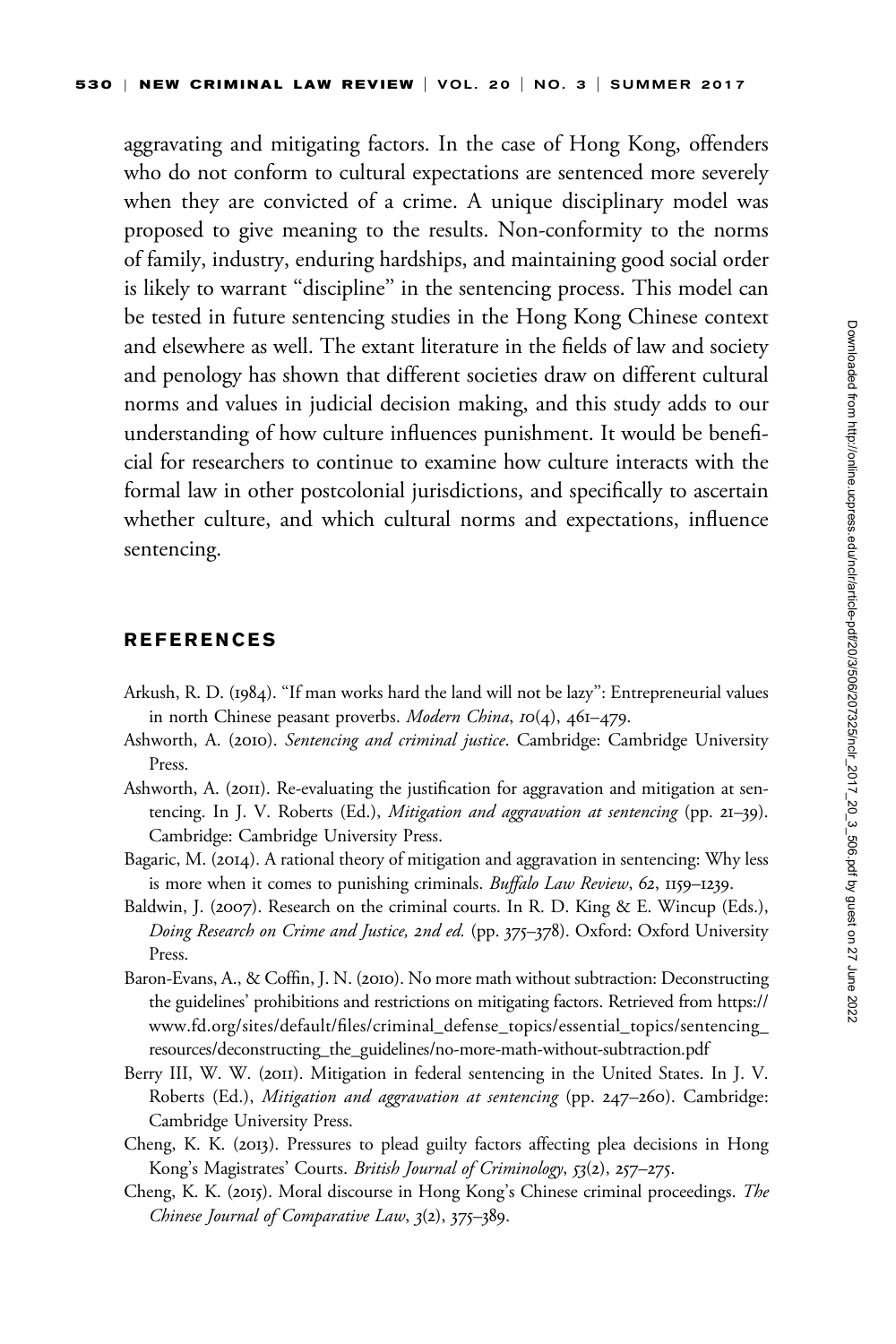- Cheng, K. K., Chui, W. H., & Ong, R. Y. (2015). Providing justice for low-income youths publicly funded lawyers and youth clients in Hong Kong. Social & Legal Studies,  $24(4)$ , 577–593.
- Cheung, Y. (2015, April 13). CY Leung issues parallel trading warning as new controls on Shenzhen residents launched. South China Morning Post. Retrieved from [http://www.](http://www.scmp.com/news/hong-kong/social-issues/article/1765329/cy-leung-warns-parallel-trading-crackdown-new-controls) [scmp.com/news/hong-kong/social-issues/article/](http://www.scmp.com/news/hong-kong/social-issues/article/1765329/cy-leung-warns-parallel-trading-crackdown-new-controls)1765329/cy-leung-warns-parallel[trading-crackdown-new-controls](http://www.scmp.com/news/hong-kong/social-issues/article/1765329/cy-leung-warns-parallel-trading-crackdown-new-controls)
- Chinese Culture Connection. (1987). Chinese values and the search for culture-free dimensions of culture. Journal of Cross Cultural Psychology, 18(2), 143-164.
- Chui,W. H., & Cheng, K. K. (2013). The mark of an ex-prisoner: Perceived discrimination and self-stigma of young men after prison in Hong Kong. Deviant Behavior, 34(8), 671–684.
- Chui, W. H., & Cheng, K. K. (2014). Challenges facing young men returning from incarceration in Hong Kong. The Howard Journal of Criminal Justice, 53(4), 411-427.
- Chui, W. H., Cheng, K. K., & Ong, R. Y. (2015). Attitudes of the Hong Kong Chinese public towards sex offending policies: The role of stereotypical views of sex offenders. Punishment & Society,  $I7(I)$ , 94–113.
- Cross, G. I., & Cheung, P. W. S. (2015). Sentencing in Hong Kong (7th ed.). Hong Kong: LexisNexis.
- Department of Justice. (2011). Panel on administration of justice and legal services: Use of Chinese in court proceedings. Retrieved from http://legco.gov.hk/yr11-12/english/panels/ ajls/papers/aj0326cb2-1353-1-e.pdf
- Fan, Y. (2000). A classification of Chinese culture. Cross Cultural Management: An International Journal,  $7(2)$ ,  $3-10$ .
- Feldman, S. S., & Rosenthal, D. A. (1991). Age expectations of behavioural autonomy in Hong Kong, Australian and American youth: The influence of family variables and adolescents' values. International Journal of Psychology, 26(1), 1-23.
- Flood-Page, C., & Mackie, A. (1998). Sentencing practice: An examination of decisions in magistrates' courts and the crown court in the mid-1990's. Home Office Research Study No. 180. London: Home Office.
- Garland, D. (1990). Punishment and modern society: A study in social theory. Chicago: University of Chicago Press.
- Gray, P. (1994). Inside the Hong Kong Juvenile Court: The decision-making process in action. Hong Kong: Department of Social Work and Social Administration, University of Hong Kong.
- Gray, P. (1997). The emergence of the disciplinary welfare sanction in Hong Kong. The Howard Journal of Criminal Justice, 36(2), 187–208.
- Harrell, S. (1985). Why do the Chinese work so hard?: Reflections on an entrepreneurial ethic. Modern China, 11(2), 203-226.
- Hough, M., Jacobson, J., & Millie, A. (2003). The decision to imprison: Sentencing and the prison population. London: Prison Reform Trust.
- Jacobson, J., & Hough, M. (2007). Mitigation: The role of personal factors in sentencing. London: Prison Reform Trust.
- Jones, C., & Vagg, J. (2007). Criminal justice in Hong Kong. London: Routledge-Cavendish.
- Krasnostein, S., & Freiberg, A. (2013). Pursuing consistency in an individualistic sentencing framework: If you know where you're going, how do you know when you've got there. Law and Contemporary Problems, 76, 265–288.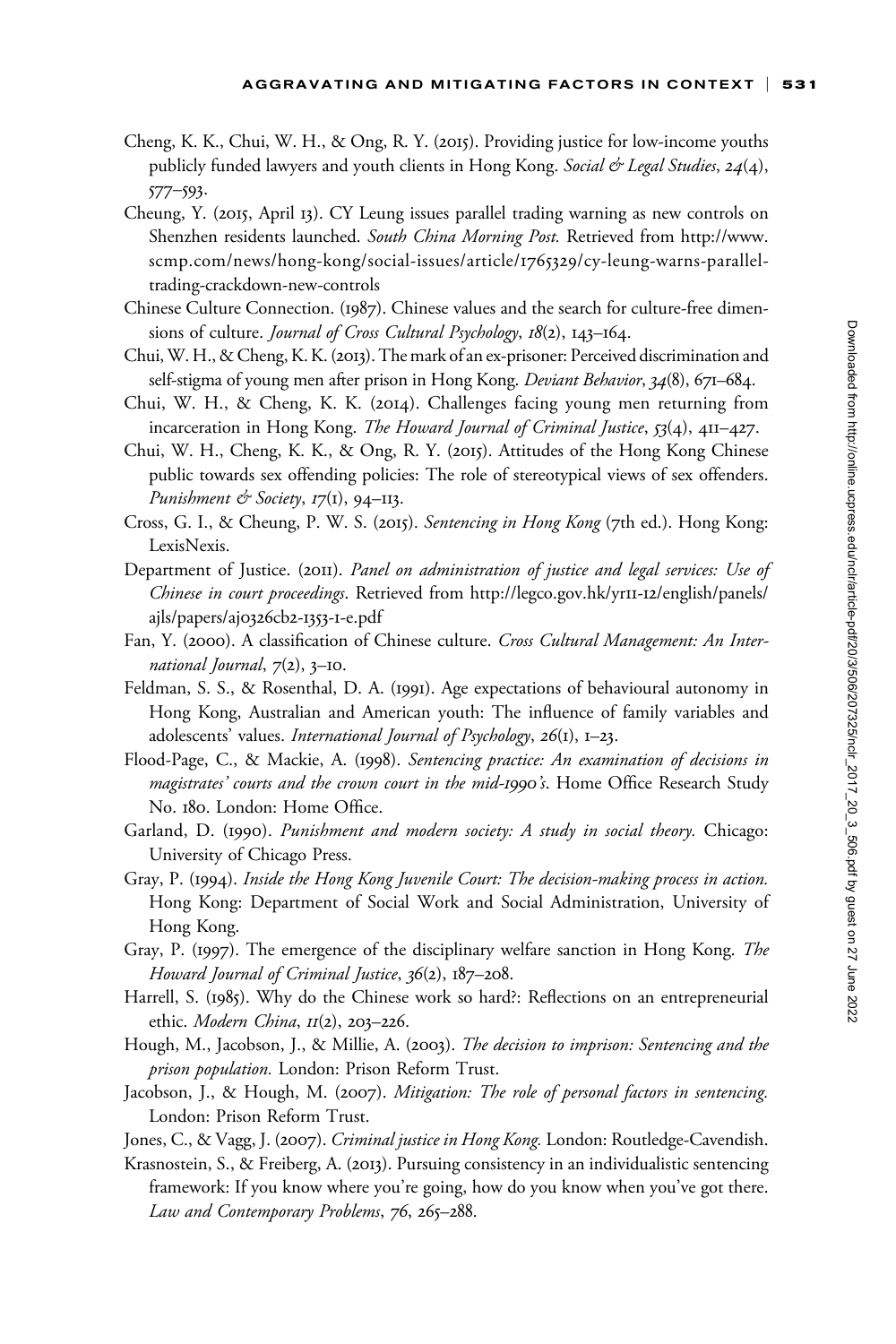- Laidler, K. J., Petersen, C., & Emerton, R. (2007). Bureaucratic justice: The incarceration of mainland Chinese women working in Hong Kong's sex industry. International Journal of Offender Therapy and Comparative Criminology, 51(1), 68–83.
- Lau, S. K. (1981). Chinese familism in an urban-industrial setting: The case of Hong Kong. Journal of Marriage and the Family, 43(4), 977–992.
- Lazarus-Black, M., & Hirsch, S. F. (Eds.) (1994). Contested States: Law, Hegemony, and Resistance. New York: Routledge.
- Lee, M. (2007). Women's imprisonment as a mechanism of migration control in Hong Kong. British Journal of Criminology, 47(6), 847-860.
- Leung, J. H. (2012). Judicial discourse in Cantonese courtrooms in postcolonial Hong Kong: The judge as a godfather, scholar, educator and scolding parent. *International* Journal of Speech, Language & the Law, 19(2), 239-261.
- Lewis, K. G., & Moon, S. (1997). Always single and single again women: A qualitative study. Journal of Marital and Family Therapy, 23(2), 115–134.
- Li, A. (2013, June 1). Why are Chinese tourists so rude? A few insights. South China Morning Post.
- Lo, S. H., & Chui, W. H. (2012). *The Hong Kong legal system*. Singapore: McGraw-Hill.
- Lo, T. W. (2012). Resistance to the mainlandization of criminal justice practices. International Journal of Offender Therapy and Comparative Criminology,  $56(4)$ , 627–645.
- Lovegrove, A. (2011). Putting the offender back into sentencing: An empirical study of the public's understanding of personal mitigation. Criminology and Criminal Justice, II(I), 37–57.
- Mainland visitors eating on a Hong Kong train caused a huge fight. (2012, January 22). Business Insider.
- Manson, A. (2011). The search for principles of mitigation: Integrating cultural demands. In J. V. Roberts (Ed.), *Mitigation and aggravation at sentencing* (pp. 40–59). Cambridge: Cambridge University Press.
- Merry, S. E. (1994). Courts as performances: Domestic violence hearings in a Hawai'i family court. In M. Lazarus-Black & S. F. Hirsch (Eds.), Contested States: Law, Hegemony, and Resistance (pp. 35-59). New York: Routledge.
- Mileski, M. (1971). Courtroom encounters: An observation study of a lower criminal court. Law and Society Review,  $5(4)$ ,  $473-538$ .
- Muncie, J. (2009). Youth and crime. London: Sage Publications.
- Ng, K. H. (2009). The common law in two voices: Language, law, and the postcolonial dilemma in Hong Kong. Stanford, CA: Stanford University Press.
- O'Brien, R. M. (2007). A caution regarding rules of thumb for variance inflation factors. Quality & Quantity,  $4I(5)$ , 673–690.
- Padfield, N. (2011). Intoxication as a sentencing factor: Mitigation or aggravation? In J. V. Roberts (Ed.), Mitigation and aggravation at sentencing (pp.81–101). Cambridge: Cambridge University Press.
- Philips, S. U. (1994). Local legal hegemony in the Tongan magistrate's court: How sisters fare better than wives. In M. Lazarus-Black & S. F. Hirsch (Eds.), Contested States: Law, Hegemony, and Resistance (pp. 59–88). New York: Routledge.
- Roberts, J. V. (2008). Aggravating and mitigating factors at sentencing: Towards greater consistency of application. Criminal Law Review, 4, 264–276.